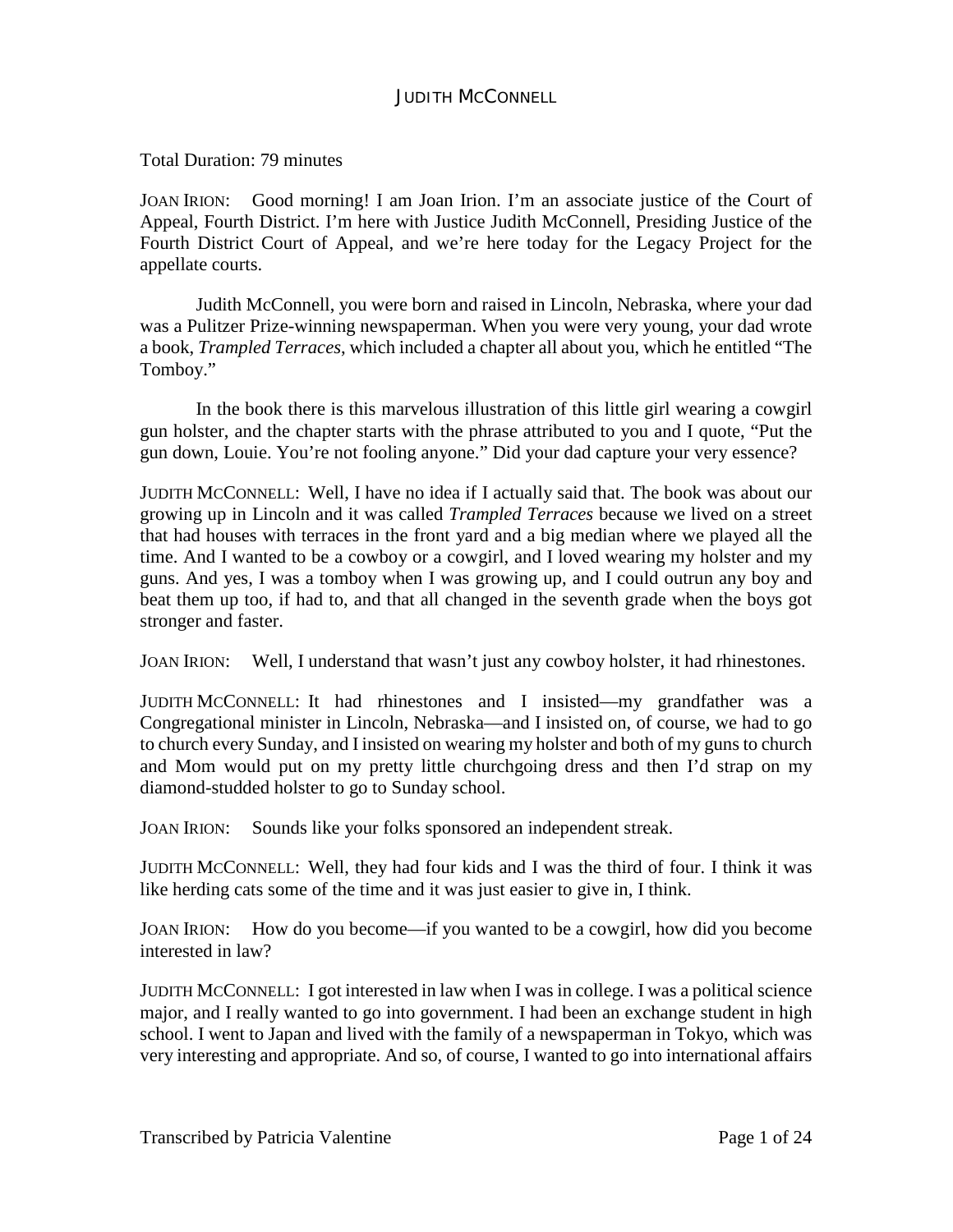and become a United States senator. And I found out that all the United States senators at the time were lawyers. So, I said, "Okay. I'm going to have to go to law school." So, I went to law school.

JOAN IRION: Of course, that's very different from today.

JUDITH MCCONNELL: Yes, exactly! There are very few lawyers now in the Legislature and I think it creates a challenge for those of us who are in charge of interpreting and applying the law.

JOAN IRION: You said you went to Berkeley in the early to mid-1960s—that was a tumultuous time on the Berkeley campus, wasn't it?

JUDITH MCCONNELL: Yes. I actually finished my undergraduate degree at Berkeley and went to law school there and they had the Free Speech Movement, of course, and big demonstrations almost all the time I was there, the Free Speech Movement of course, shut down the campus. There were anti-war demonstrations. There were civil rights demonstrations. It was a very lively time to be on campus in Berkeley.

JOAN IRION: When you went to Boalt [Hall] Law School, how many women were in your class?

JUDITH MCCONNELL: So, my first year of class at Berkeley, it had over 200 students, maybe 225 students. And at the very beginning, I think there were 16 of us, and the reason there were so many was they started drafting men. Up until that time, men were deferred if they were going to graduate school or law school, but the military started drafting men. And so that gave more opportunities for women in law school.

JOAN IRION: And you said there were 16 when you started? Were there 16 when you graduated?

JUDITH MCCONNELL: No, some dropped out, some may have transferred. I don't know what happened to them all.

JOAN IRION: Okay. When you were in law school, what was it like being a woman law student?

00:05:05

JUDITH MCCONNELL: Well, it was a challenge. I remember the first day of law school at Boalt, which is what it was called at the time, one of the young men sitting in from of me and we were all seated in an alphabetical order, A to Z, the first semester and then they reversed the alphabet for the second semester, and we all took the same classes—and one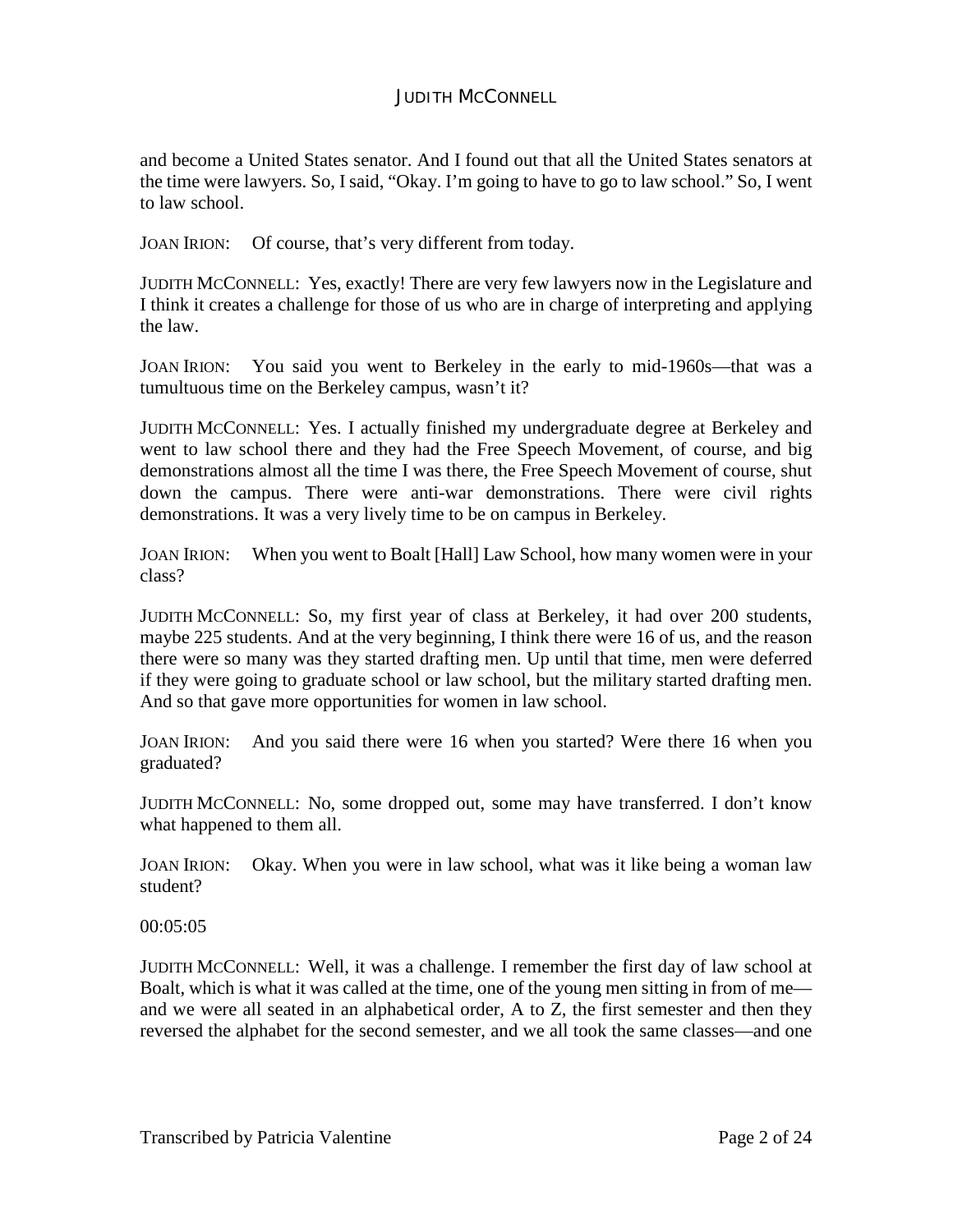young man turned to me and said, "What are you doing here taking up a space a boy could take?"

JOAN IRION: How did you respond to that?

JUDITH MCCONNELL: I said, "I'm going to be a lawyer." And so that was the end of that conversation.

JOAN IRION: Were you interested in being a litigator when you were in law school?

JUDITH MCCONNELL: I hadn't really thought about what I wanted to do when I was in law school. It's hard being a law student. The first year was a big challenge, learning how to think like a lawyer. It wasn't really until, probably, well, it wasn't really until I was looking for a job that I thought about what kind of lawyer I wanted to be. And then, what I wanted to be was whoever would hire me. That was what I was going to be.

JOAN IRION: Well, did you ever think you'd have trouble finding a job as a lawyer?

JUDITH MCCONNELL: No. It never occurred to me that I would have trouble finding a job as a lawyer. All my life, I'd been a good student. I worked hard and moved along. And when I started looking for work, and I looked in San Diego because that's where my husband got a job as a professor, the private law firms wrote me, many of them, and said, "We're going to stick with the boys." And some of them did interview me, but the only job I could get was working for government because government was more open to women and minorities in (00:06:52) those days. Some of them were under consent decrees because of the Civil Rights Act.

JOAN IRION: So to get a job as a lawyer in the public sector at that time, did you have to go through a State Personnel Board interview?

JUDITH MCCONNELL: Yes. Actually—I got a job working for the Caltrans legal division. They handled all the litigation for Caltrans in District 14 which is San Diego and Riverside, and of course, Imperial. The head of the office offered me the job and I took it and started working there, but in order to keep the job and to be permanently hired, I had to be interviewed by the State Personnel Board.

So I went up to Los Angeles to the state building downtown. The interview was by four white men, and during the interview, one of the men turned to me and said, "Well, how are you going to choose between being a lawyer and being a wife?" And I said, "Well, when you were interviewed, were you asked how you would choose between being a lawyer and a husband?" And he said, "No, I wasn't." I said, "Then, I refuse to answer the question on the ground it's discriminatory." And he turned brick red, all the way to the top of his head—and I got the highest score in the state.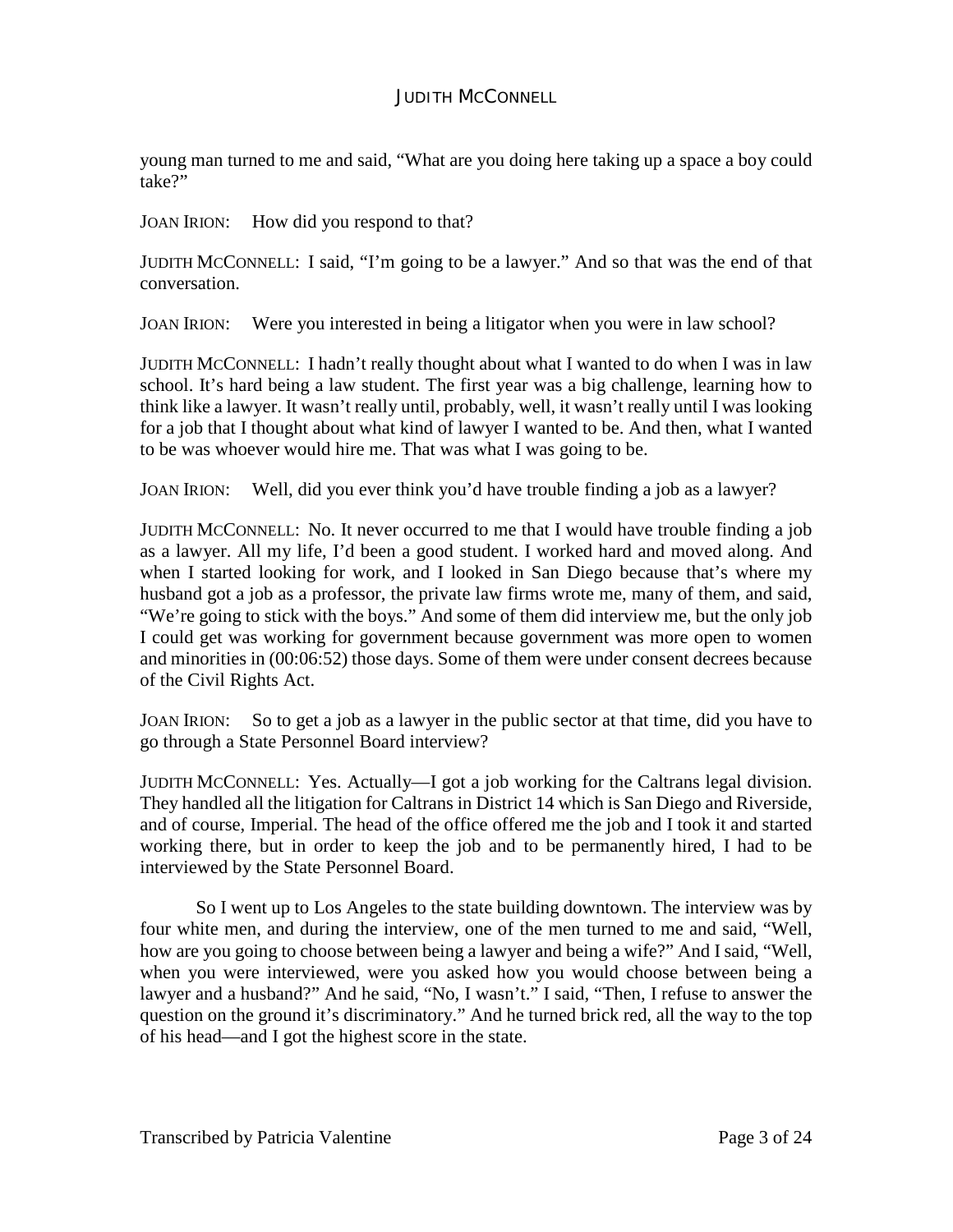JOAN IRION: So, you traded your cowboy gun or cowgirl gun holster for miniskirts?

JUDITH MCCONNELL: Oh, yes. We all wore miniskirts in those days.

JOAN IRION: And you were trying jury cases for Caltrans. How many women did you see in the courtrooms in San Diego and Imperial counties at that time?

JUDITH MCCONNELL: Well, I was civil practitioner. I practiced here in Imperial and in Riverside, and I never saw a woman judge. I never appeared in front of a woman judge. I know there was a woman judge in San Diego early on in the municipal court. I did have one trial against a woman lawyer, who wore her big Phi Beta Kappa key to (00:09:04) trial every day, big one.

JOAN IRION: Did you wear yours?

JUDITH MCCONNELL: So, I put mine on—I still can't, to this day, can't find it, but I put my—mine wasn't so big, but I didn't win the case.

JOAN IRION: How did your juries react to you as a woman in the courtroom at that time?

JUDITH MCCONNELL: The juries were fabulous. I have to say, I tried my first jury trial alone, three weeks after I was sworn in as a lawyer, in Indio. It was an imminent domain case involving some property out on the border. I won the case. I mean, I was so nervous that when I stood up I had to lean against the table because my legs were like noodles. I was very nervous, but I won the trial and afterwards, three of the jurors came up to me to talk to me about how I'd done. And they said, "Every time you raised up a map or a chart to put on the bulletin board, we could see what color your underwear was."

## 00:10:12

So, I started wearing two-piece outfits after that. [Laughter] I changed the way I dressed for trial.

But they were wonderful. I remember once trying a case with Patricia Cowett who—out in Indio, a personal injury case—and afterwards, one of the jurors came up to her and said, "I just want to take you home in my purse, you're so cute, and introduce you to my son." And so, the jurors were very good to us.

JOAN IRION: You said you never appeared in front of a woman judge. What made you think that one day you might want to be a judge?

JUDITH MCCONNELL: Well, first of all, I appeared in the superior court only—I never appeared in the municipal court. I thought our bench was very good at the time. And it looked like an interesting job to me. And Governor Jerry Brown was the governor in those days—that was his first go-round. And he was appointing women to the bench—unlike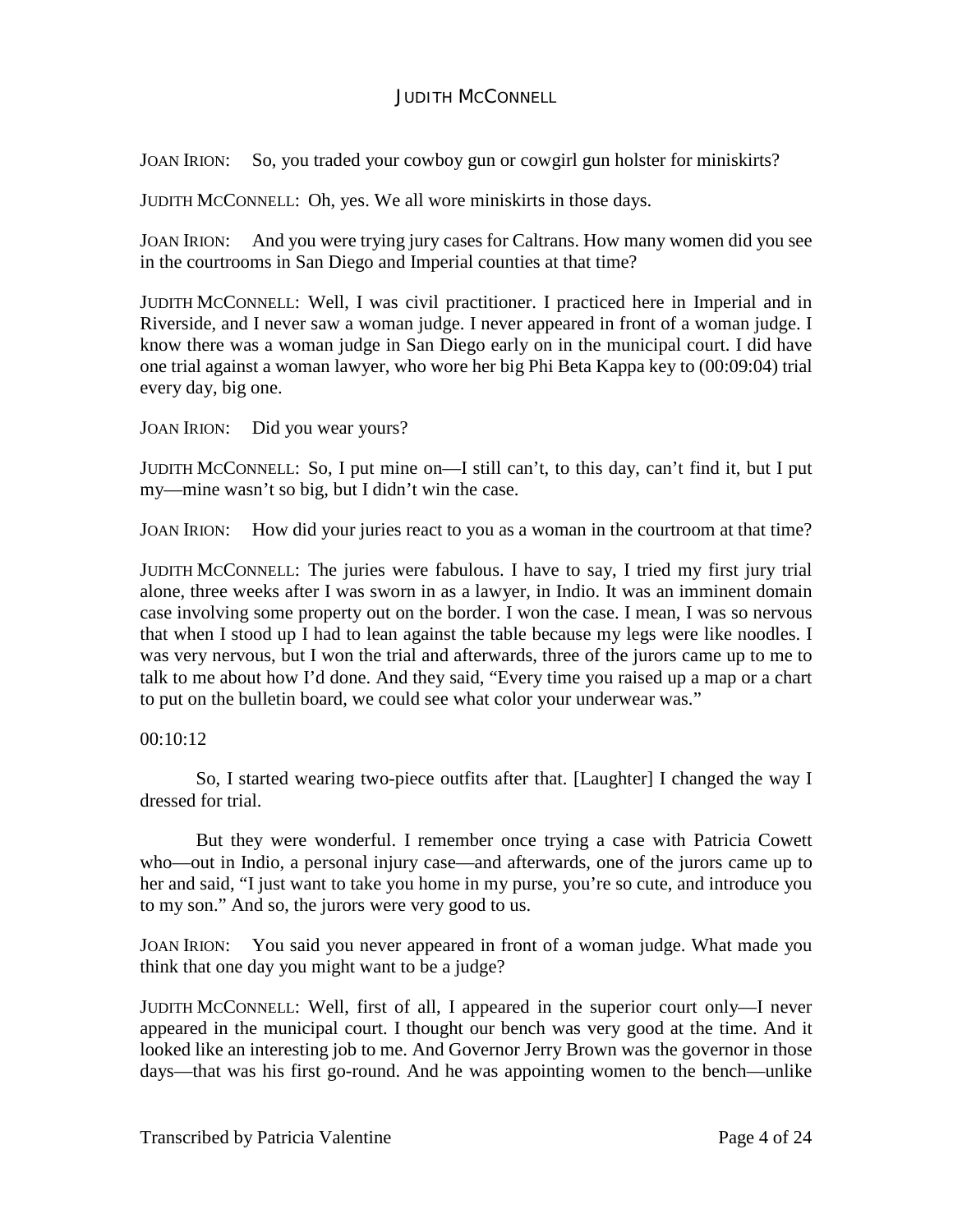many prior governors—and women and people of color were getting jobs as judges and I thought I'd like to do—it looked like a fun job and it actually is.

So, I put my name in and somebody told me, actually, that because I worked for the state I was not likely to get an appointment, that I should go into practice of doing something else. So, I went in as a sole practitioner but working in association with two other women. And I got a lot of interesting and some horrible cases, but mostly, I was doing trial work for public agencies, contract trial work.

JOAN IRION: You know, when you were with Caltrans, you had just had a young child.

JUDITH MCCONNELL: That's right and—

JOAN IRION: And today, young women attorneys, and indeed, really all young attorneys, struggle with work-life balance issues. When Anthony was born, you were a full-time litigator for Caltrans. How did you do it?

JUDITH MCCONNELL: Well, first of all, I don't think there is such a thing as balance. I think it's more like juggling. When Anthony was a new baby, I took him to work. I had him set up in my office because I'm not in the court all the time. And so, until he was—I think when he started eating solid foods and making such an awful mess, I found someone to take care of him while I was at work, but I took him to work with me when I could. Obviously, when I was in trial, I couldn't—I couldn't take him to the office.

But it's a big challenge for parents to handle childrearing and I know you make sacrifices. Sometimes your trial takes 18 hours a day and you have to tend to your children but you have to dedicate yourself to your work when you're in trial.

JOAN IRION: You know, people talk about the importance of a mentor, somebody to teach you how to practice law, how to try jury cases. You were in the courts very shortly after you were hired. Who taught you how to try a case?

JUDITH MCCONNELL: Well, I worked at Caltrans. It was a small law office. I think there were only five or six lawyers and they were all in trial all the time. And the head of the office was Dick Rypinski, who was a very liberal progressive. He hired me, I think, because he thought it was cool to hire a woman. And he had me sitting in second chair even before I had passed the bar, even before I was sworn in as a lawyer. I was, at least, sitting at counsel table.

And he had sent me, actually, to different courts, including up to L.A., to watch good lawyers. He said, "The best lawyer for cross-examination is Lou Welsh." So, he sent me to watch Lou Welsh cross-examine an expert witness. Lou Welsh later became a very distinguished judge here. He said, "The best lawyer for handling opening statement is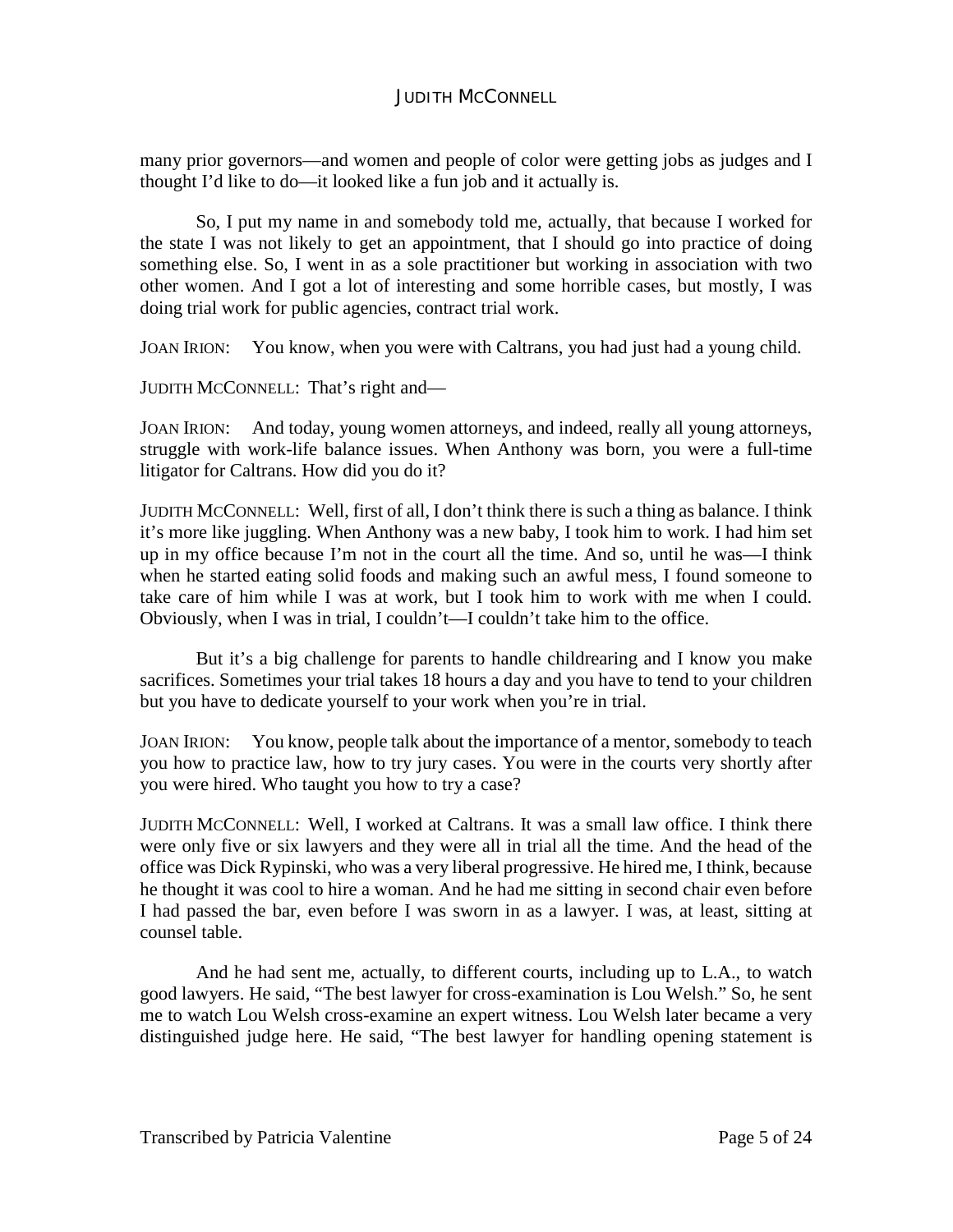somebody in L.A." So, I went up to L.A. to watch opening statement and, of course, Rypinski himself was a great lawyer and I watched him as well.

They really trained me from day one to be a lawyer and helped me do that and critiqued me when that was over.

JOAN IRION: There is a wonderful story, and perhaps you can tell me whether it's true, that one day you went into the office and you were complaining that you were bored.

00:15:01

And that that, indirectly—this is to your mentor—that indirectly may have been responsible for you getting involved in community activities. Is it a true story? What happened?

JUDITH MCCONNELL: Oh, that is a true story. In those days, the way our work went, in those days, there wasn't a lot of discovery or depositions. You were in trial or you were preparing for trial. And then, between trials, it was slow—and I like action.

So, I told Rypinski that I was bored and he slammed his hand down on the desk and said, "There is no excuse for boredom. Go out in the community and do something!" So, he was very active in the Sierra Club, even though he worked for Caltrans—it sounds kind of odd but he was, I think, chair of the Sierra Club, he was mayor of Del Mar.

And so, I joined NOW. I started going to their meetings. I became a spokesperson for NOW, the National Organization for Women, and I spoke up about the Equal Rights Amendment, which was pending at the time.

JOAN IRION: Why did you choose to get involved in issues of gender discrimination?

JUDITH MCCONNELL: Well, I had had a rough time getting a job, as I think I mentioned. It was very hard for women and I remember some public agencies, even though they were under a court order where we'd like them to hire women, or if they hired women, they put them in the back office. They didn't want anyone to know that they'd hired women.

So, there was rampant discrimination. There was also a lot of discrimination against women in the law. Women, for example, who were married had no right to manage and control community property. You couldn't get a credit a card in your own name without your—you could get your father, or your husband had to sign to get a credit card. You couldn't have a stock account at a brokerage. I mean, it's just sort of on, and on, and on and on.

JOAN IRION: When was this?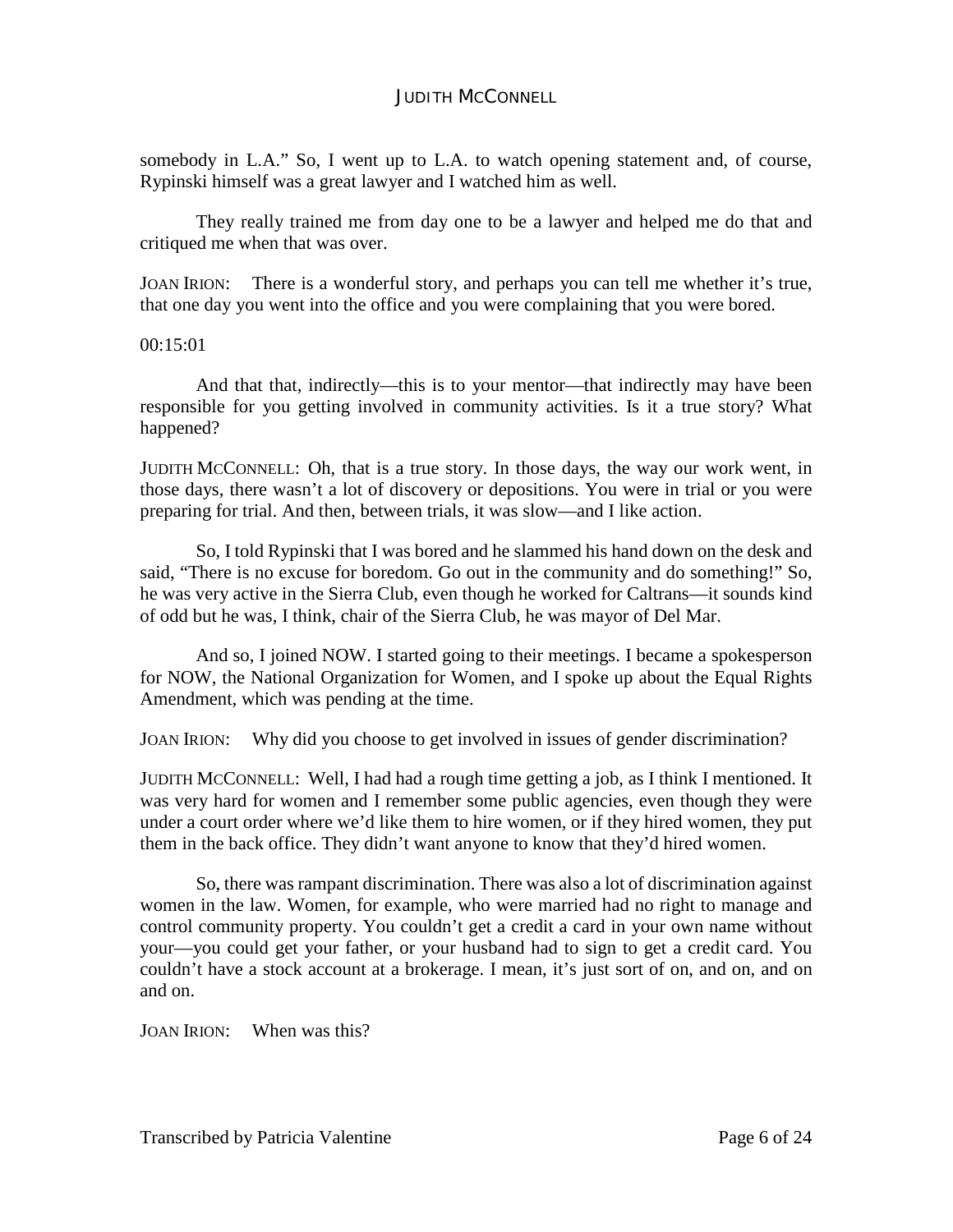JUDITH MCCONNELL: This was in the seventies. I mean, so we started working to change all that. And in fact, it was around that time, I think 1972, that a group of us founded Lawyers Club of San Diego, which was a feminist—is still a very active feminist bar association in San Diego.

JOAN IRION: There couldn't have been very many women lawyers.

JUDITH MCCONNELL: There were not. We surveyed all of them—there were 24 of them, women lawyers in town. I had the forms and I recently turned them over to Lawyers Club for their archive. Nineteen of the 24 voted to form a formal organization. They had been having lunch every now and then, women lawyers. So we voted to form Lawyers Club, and one of our goals was to improve the status of women in the law and women in the legal profession, and they're still working on that.

JOAN IRION: You know, those of us who are of a certain age recall not being able to go to the local eating establishments or the local clubs where a lot of business was done, and that was true here in San Diego with the Grant Grill. But you and Lynn Schenk, who, I think you've described as your mentor, had what I call a "lunch-in" at the Grant Grill. Could you tell us about that?

JUDITH MCCONNELL: Yes, that's quite famous. Actually, Lynn Schenk and I became friends early on. She was working for the AG. We were both in the state building—she was on one floor, I was on the other—and a friend, a colleague, introduced us and we clicked immediately. She went on to become a member of congress and she's very active in government—she was chief of staff for Gray Davis.

Anyway, we've been close friends ever since. The Grant Hotel, right downtown, had a very nice eating establishment called the Grant Grill and all the lawyers would go there for lunch. And they wouldn't let us in—they wouldn't let women in. They had a sign that said No Women Allowed Before 3 P.M.

So, Lynn and I and Elaine Alexander, who now heads Appellate Defenders, went over there, and we had had somebody call to make a reservation—I don't think they used our name, or maybe they used initials—and so, we go up to the entryway and the maître d' said, "I'm sorry, you can't come in" and pointed to the sign. And we said, "Well, you have to let us in. We have a reservation."

## 00:19:57

JUDITH MCCONNELL: And he actually was—I was holding onto the door jamb and he was pushing me physically out the door! And one of us had a copy of some district court opinion from New York state that said that public facilities cannot discriminate against women and people of color. So we waved this opinion around, which probably had no effect at all where we were.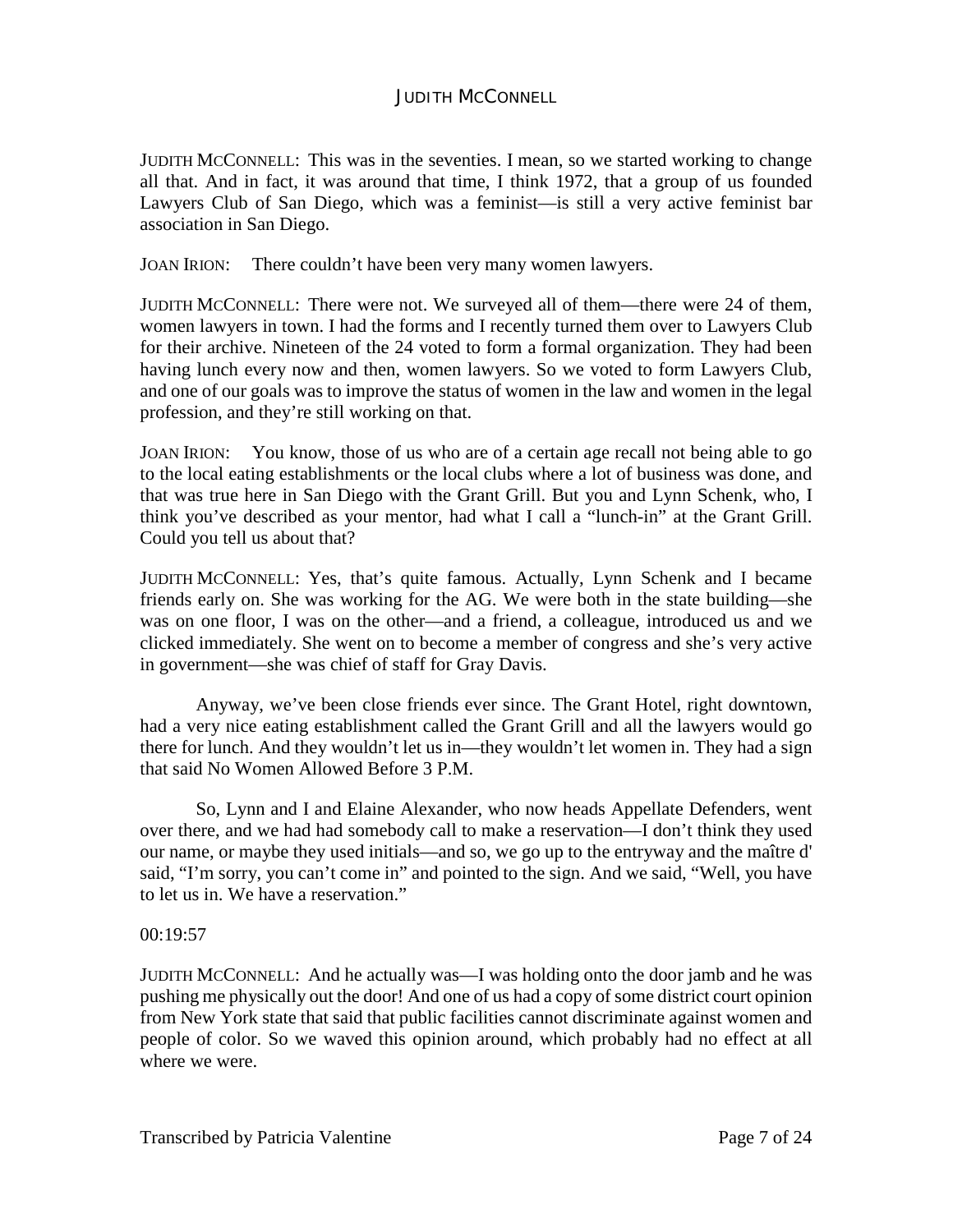And they let us in. They put us in the back in an area where—near the kitchen door, I think. And people came up to us while we were sitting there—and they served us lunch while we were there—and cursed at us! Of course, men—these were men—this place was full of men. And we kept going back until we got them to take down the sign. Now, they have a plaque honoring us outside the entrance to the Grant Grill!

But that was not the only place. I mean, there were clubs. The Cuyamaca Club didn't allow women in. There was a boat out on the harbor called the Reuben E. Lee and it was on public property leased from the port and they had a men-only place as well. And I took my colleagues from Caltrans over there and they let us in. I said, "Change this practice or I am going to report you to the port authority." And they did. They changed their practice because a government entity isn't allowed to discriminate based on gender or race.

JOAN IRION: What did it matter whether you could go to the Grant Grill or the Rueben Lee? Why did it make any difference?

JUDITH MCCONNELL: It mattered that we were shut out of places, that we were excluded, that our world—the legal world—was a boys' club. It was an important gap in our ability to network with other professionals, and it makes you feel like a second or third class citizen when you can't go to certain places.

JOAN IRION: You were appointed in 1977, a mere seven years after you got out of law school—you were age 33—to the municipal court. And then, two years later, you were elevated to the superior court where you would serve for some 20 years. And then, in 2001, you were appointed to the Court of Appeal where you currently sit and are the presiding justice.

In each of these positions, you served in a management role. Judges are kind of an independent lot and it must have been difficult to try and manage cases and judges and to have done it so very well. How did you do it?

JUDITH MCCONNELL: Well, I was always interested in administration because I figured out—and early on, when I became municipal court judge—that the best way to change things was to work within the system. That's [what] somebody said to me, one or the other, "It's okay to rock the boat but don't rock it so hard you'll fall out."

So, I got on the personnel committee of the municipal court and that was a very good way to affect their hiring policies and they were—establishments like that were not very favorable to women professionals and we started working on changing that. Then, I was elevated shortly after that to the superior court. I went on the personnel committee right away on the superior court. And I also ran for the executive committee, which was an elected position. So my first year on the superior court, I was elected to the executive committee, which was kind of a shock to everybody.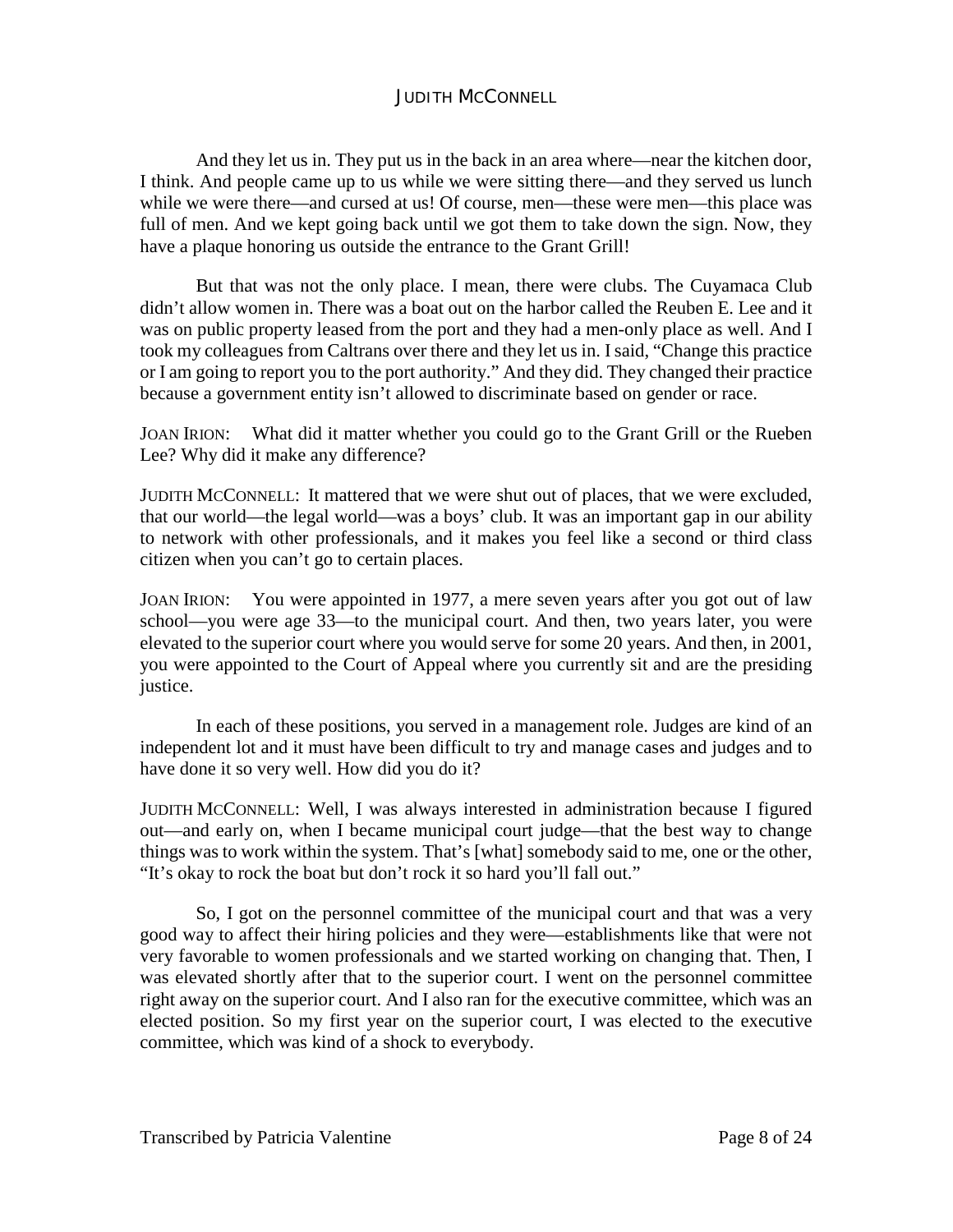So I got engaged in court administration very early on because I felt that was the way to change the culture of the court, change hiring policies. I remember, once when we were interviewing a judicial secretary—the judges still did all the hiring in those days, now it is done by court executives. And we were interviewing a secretary and one of the judges asked the candidate what kind of birth control she taking or wasn't she planning on having children. I kicked him under the table after the interview. After she left, I said, "That is an illegal question. You can't ask that question of any of these candidates."

That is how you start changing an organization. You educate your colleagues about what is right and what is wrong, what is the better practice, what is not. I gradually moved up into—I was kind of a supervising judge of almost every department: family court, juvenile court, civil law and motion. On the superior court I did civil law and motion for quite a long time and that was a fabulous assignment—hard, hard work but very interesting assignment.

 $00:25:11$ 

JOAN IRION: Why was it so hard?

JUDITH MCCONNELL: Well, because of the volume of motions. Every day, there were two courts hearing all of the civil pretrial motions—one in the morning, we had a full calendar, and one in the afternoon, the other judge had a full calendar. And we had heavy motions, lots of summary judgment motions, demurrers. There were occasionally light things like change-of-name petitions. But mostly, it was—day in and day out, you had to take work home—they had research attorneys working for us but I felt I had to read everything myself as well, so I did. I took work home with me every night and made sure I could read everything before I took the bench.

JOAN IRION: You are the first woman who was elected by your colleagues to be the presiding judge of the superior court, which was the first time in California history that a major metropolitan court had had a woman as its presiding judge. How was that received?

JUDITH MCCONNELL: Well, I had been a presiding judge of the juvenile court. I was sent out there to stabilize things. Things had been kind of shaken up by my predecessor. I thought—after some time in juvenile court—that I could do more for juvenile court if I became PJ of the whole court. And so when I was PJ of juvenile court I ran for assistant presiding judge. It was a very tricky election because there were three candidates and two of us tied.

Oh no, that's now how it worked. We had three candidates and then there was a runoff between the two. In the runoff we tied. So we had another election and I won. So then I was PJ and then nobody ran against me again for assistant PJ, second term, or for PJ no one ran against me.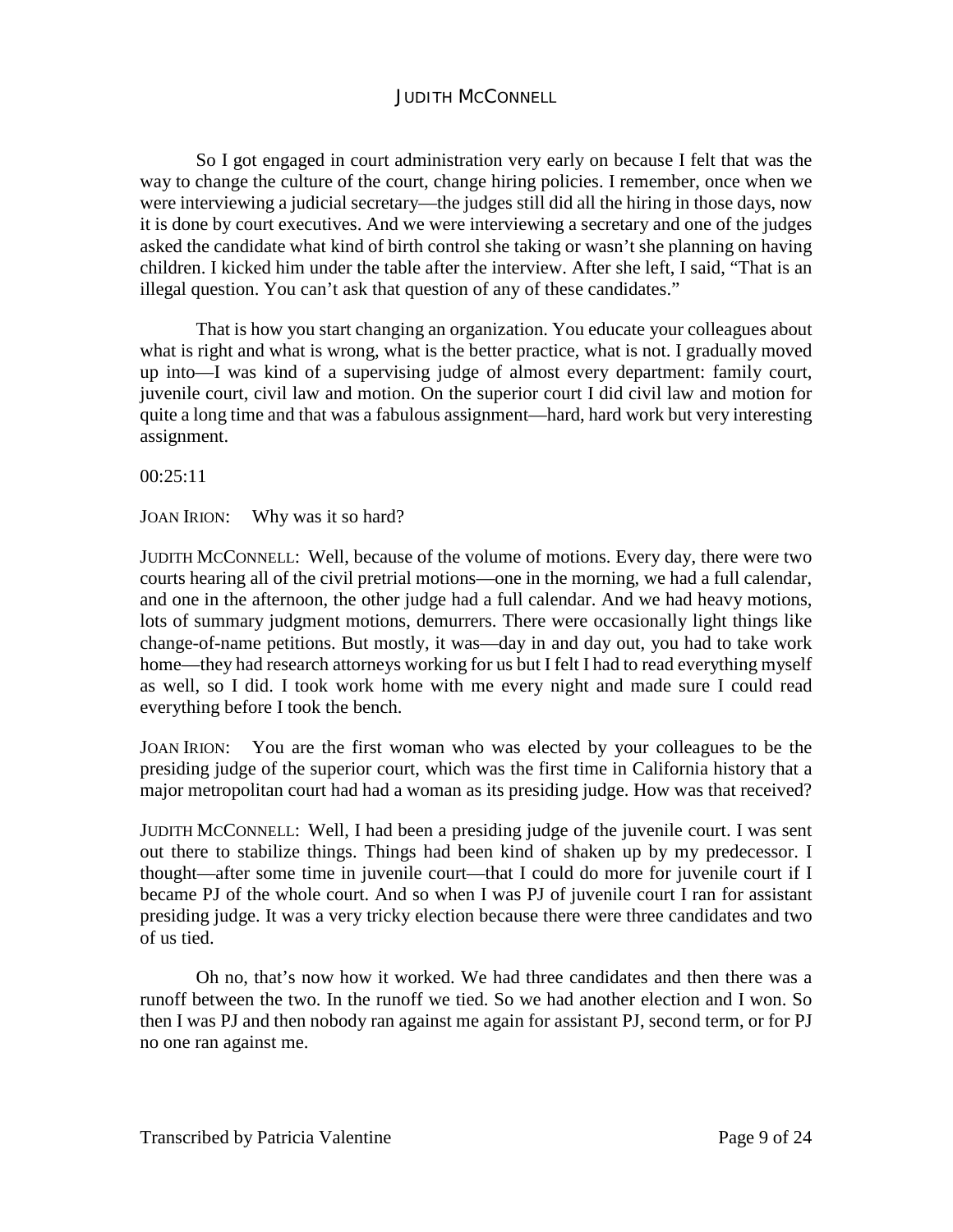My main program change, aside from putting the best judges I knew of in juvenile court, was to change the way civil cases were handled. So I started the independent or direct calendar system at superior court to improve the way civil cases were handled because we had a delay reduction program that people really hated. It was working slowly but surely but people really hated the way delay reduction was implemented.

JOAN IRION: Why was that?

JUDITH MCCONNELL: It was brutal. My predecessor in the court was kind of rough on people. And rules were changing all the time—you could go to the clerk's office and even the clerks didn't know what the rules of court were.

So one of my promises was that we weren't going to have any rule changes without them being publicized and that they would only change, would not change more than once a year. That sounds like an odd agenda to have as a PJ but it was chaos before that!

I changed the way civil cases were handled by setting up a direct calendar. I picked nine judges to do it and we took all of the old cases, some of which were approaching five years, and I divided them up. I had a training program for all the judges. I had separate training programs for the staff because the clerks had to do calendaring, calendar management. It has been a very successful program. It's not as successful now as it was then because the caseload is too high—they cut back the number of judges hearing direct calendar, and they cut back the staff support because of the budget crisis. So it's a very hard assignment. It always was a hard assignment but super interesting.

And after I left PJ—by the way, I also thought trial management was important, and so we had a managing trials program that I mandated for all the judges. We closed down half the courts. Every judge, whether you are handling trials or calendars or whatever, had to attend. And then the other half had to go, and that I think helped shorten our trials dramatically.

JOAN IRION: How was that received by the judges?

JUDITH MCCONNELL: Some of them were furious with me for having them take time away from their courts to learn new skills on how to handle their calendars. But part of what my thinking was [was] that one judge alone couldn't change the way the court did business. You had to get everybody to buy in to the changes because of the peremptory challenges.

#### 00:29:58

If one judge is doing things in a more efficient fashion, they'll get challenged all the time because the lawyers like to run the case and they don't like having the judge run the case.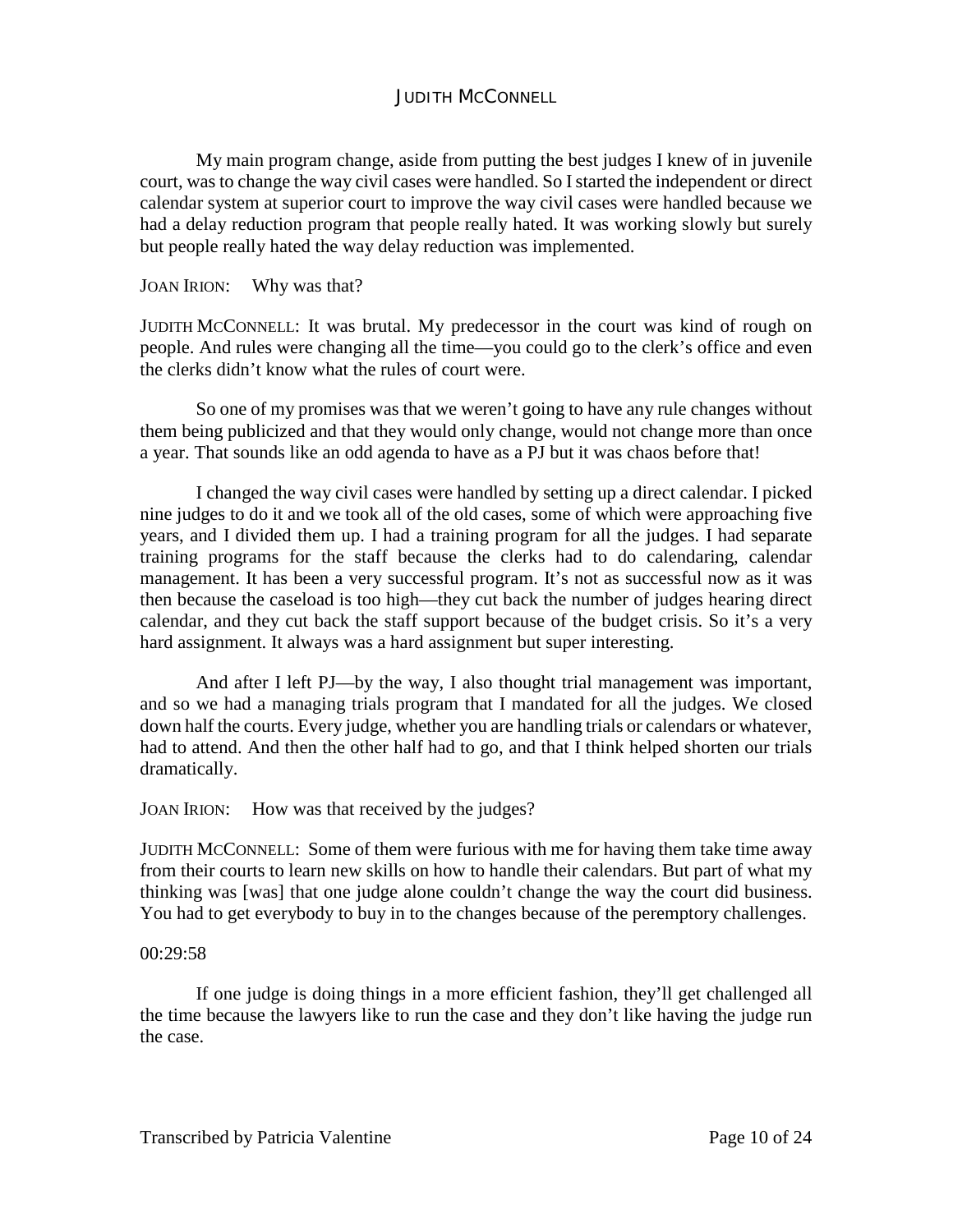JOAN IRION: What do you—what do you think made the difference in your managing the judges at that time? You instituted a lot of change. Was it the fact that you are a woman? Was it your education? What was it that—you obviously were successful, you were twice elected.

Judith MCCONNELL: I always had an attitude that you get more done by working with people than by trying to order them around. And it was very difficult. You couldn't order the judges around anyway. And so my style was to be inclusive in the decision-making process, but you know, if there was something I wanted done, we worked to get that done, and I felt that we had a very collegial court. There were some who weren't happy. We were the first court in the state to adopt sunshine in the courts so that settlements of civil cases would not be secret unless there was good cause shown. Files would not be kept secret unless good cause was shown—that's now a state rule, but secret settlements were kind of the norm before we adopted our rule. So, we made a lot of changes that I think were very good changes.

JOAN IRION: You've mentioned a couple of times that you have a love for the juvenile court system and you loved your time in the juvenile court, why was that?

Judith MCCONNELL: Well, people who are in juvenile court—judges who serve in juvenile court—really can make a difference in a person's life, the juvenile's life, their family's lives, and you don't feel that way so often in a criminal court. Now, I know that drug court judges feel that they can make a difference and I'm very happy to hear that because, with adults, so much of the time in criminal cases all they want to know is how many years they're going to serve.

In juvenile court, you really did get children committing crimes, I mean, and they weren't so horrid. So, the feeling was, including with dependency cases, that you could do something to help these people and see good results. I have to say, the first week I was in juvenile court—I know this is not going to sound very judicial—I cried all the time because the cases were so awful. I really had no idea people did such horrible things to their own children or to any children, and those were the dependency cases.

And so it was a hard assignment, and my kids were little at that time, and I felt like I was carrying a social worker on my shoulder all the time as a parent because you second guess your own decisions as a parent when you serve in juvenile court. It's a very hard assignment. The calendars are very heavy but it's very rewarding.

And on Fridays we had an adoption calendar. And the adoption calendar made you feel so good, especially with kids who were considered not adoptable. And I remember one kid who was considered not adoptable and he had been placed with a foster mother who just adored him and took such good care of him and she adopted him. There wasn't a dry eye in the court when that adoption went through. It was very moving and that was a nice way to end a week, to do the adoptions.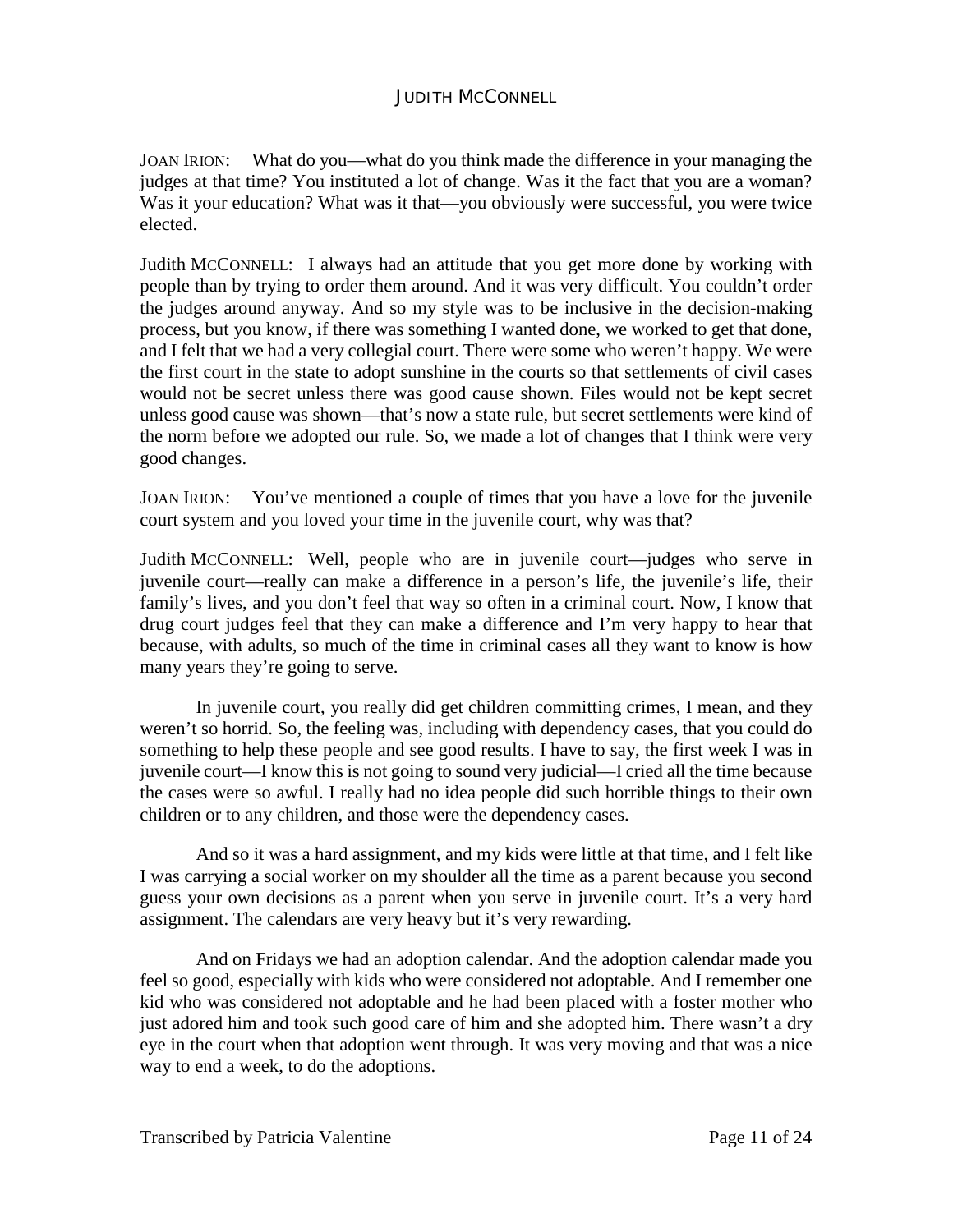JOAN IRION: Sometimes you have to make really tough calls, and you had to make a really tough call in a pretty prominent case in juvenile court, the Batey case—can you tell us about that?

Judith MCCONNELL: Well, the Batey case originally came to me when I was downtown. I wasn't in juvenile court. It was—I had a period of time when I was just a trial judge doing general trials and the PJ sent the case to me for trial on a contempt case.

And the family was just ripped apart. The mother was a Pentecostal, very religious person. And the father—they were divorced, obviously—the father had come out as gay and the mother decided she was not going to have the boy have anything to do with the father.

A prior judge had tried to get visitation implemented and couldn't, so the prior judge changed the custody and gave custody to the father.

#### 00:35:03

On the mother's first visitation, she absconded with the boy and went into hiding for a couple of years, and she was finally found with her son in Colorado and the two of them were brought back to San Diego.

So, I was assigned the trial of the contempt case, so that was a quasi-criminal proceeding, and I was assigned an OSC [order to show cause] for a change of custody.

And, there was another case that was sort of trailing that had juvenile court ties. And so, I tried them. It was a nasty, hard-fought case and I found the mother in contempt two counts of contempt. I gave her credit for time served. The father wasn't happy with that because he wanted her locked up forever.

And then, I had to figure out what to do with the boy. During the pending proceedings, he had been in a foster home. And so, my custody order in the end was to put him in a different foster home and allow mother and father visitation, but father got to visit first and mother only got as much visitation as the father got. I wanted her to support the father's visits. And that actually worked out really well.

And after a period of time, the boy decided—he was by then 13 or 14 years old he wanted to live with his father. And so he moved in with his father and his father's partner. Well, I thought that was a happy ending and it was. The boy was very happy. He was in school, he had a girlfriend. The dad died of AIDS. The boy petitioned the court to have his father's partner appointed as guardian so that he could finish his school, and he had a job too.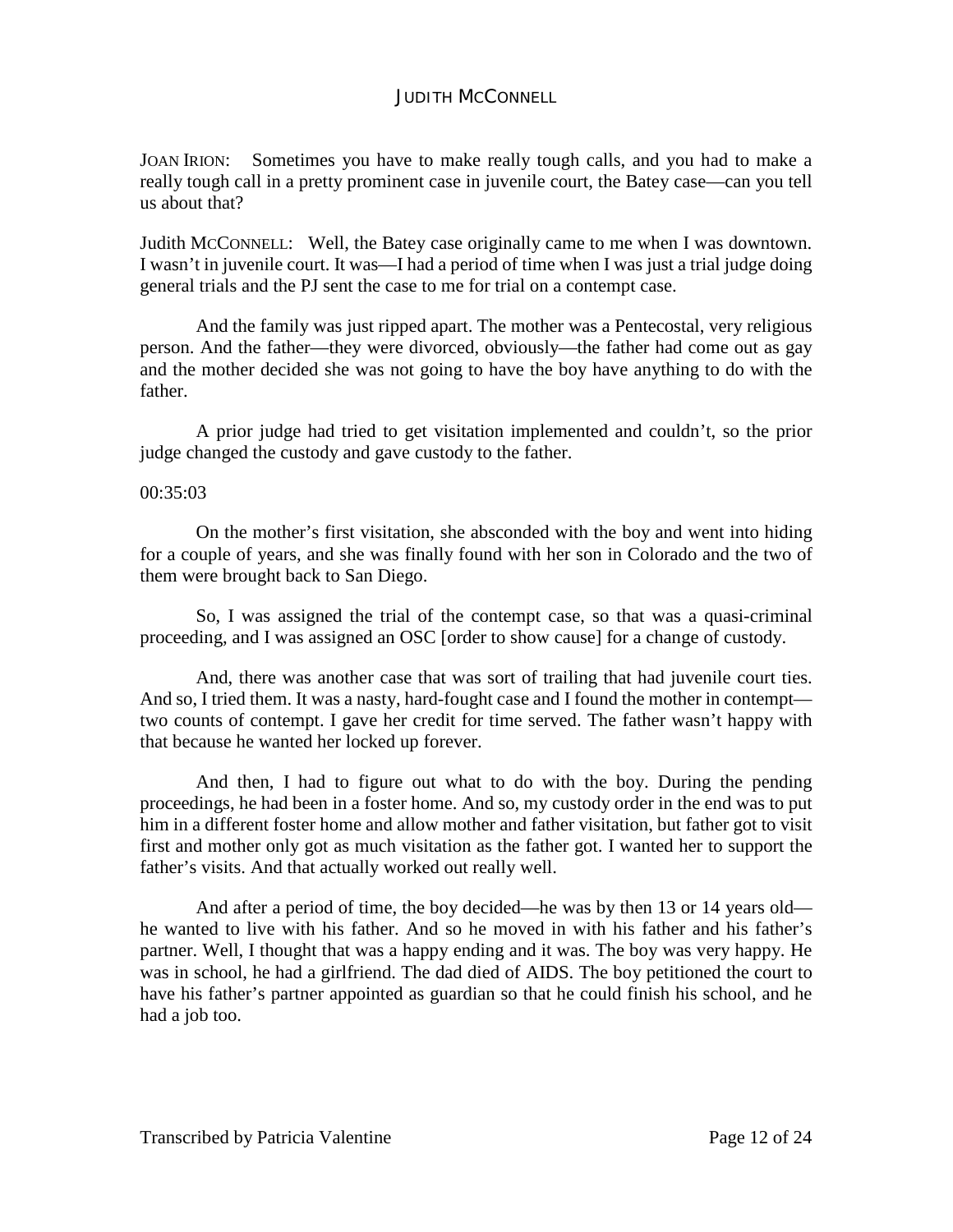Interestingly enough, the mother defaulted—it was a separate trial in my court and the mother failed to—didn't appear, didn't file any opposition, attacked me royally in the press. And so, I aborted custody, appointed him guardian. The boy was 17 at that time. So, he was guardian until the boy turned 18.

And, by the way, the boy has turned out very nicely as I understand it. I heard reports later on that he got married and had some kids. He became a police officer in the Midwest.

But I was vilified by the mother and her supporters. And I received death threats. In fact, when I got—I had a drawer full of death threats. I got on all sorts of really ugly mailing lists. And I think that case was a big factor when I was nominated for the district court. I think that was a big factor in the failure of my appointment to go through.

JOAN IRION: Justice Robert Thompson, the California Court of Appeal, wrote an article—he was in Los Angeles—he wrote an article in the legal press calling your decision courageous. And he said that lesser judges would have ducked that case as the judges did in his day. And the fact that you took the case and used your keen intellect and a liberal dose of street smarts to come to a very good ending marked your career. And he said that it defied good sense that that decision derailed your appointment to the federal court. Can you tell us what happened?

Judith MCCONNELL: Well, giving custody of a boy to a gay man was very controversial and the father was gay, living with a very fine man. In those days, it was considered taboo to be gay, still in those days, not that long ago. When was that? That was back in the eighties. And when I came up for federal court nomination, it was still considered taboo.

JOAN IRION: This was 1994, wasn't it?

00:39:54

Judith MCCONNELL: Correct, 1994. But I've always felt that you can't be a good judge if you're always looking over your shoulder at what people are going to say. You have to make your decision based on the evidence and the law. And if you can't do that, you don't belong on the bench.

I felt that very strongly in all kinds of cases, that if I couldn't face the public with my decision then I shouldn't be making those decisions. Somebody else should be doing it because that's what judges have to do. You have to make tough calls sometimes. And, I still feel that very strongly, I think.

And as it turns out, here I am at the Court of Appeal. What a perfect job I have. I'm very lucky to have this job. And so, in the end, it worked out well for me because here I am. I love this job.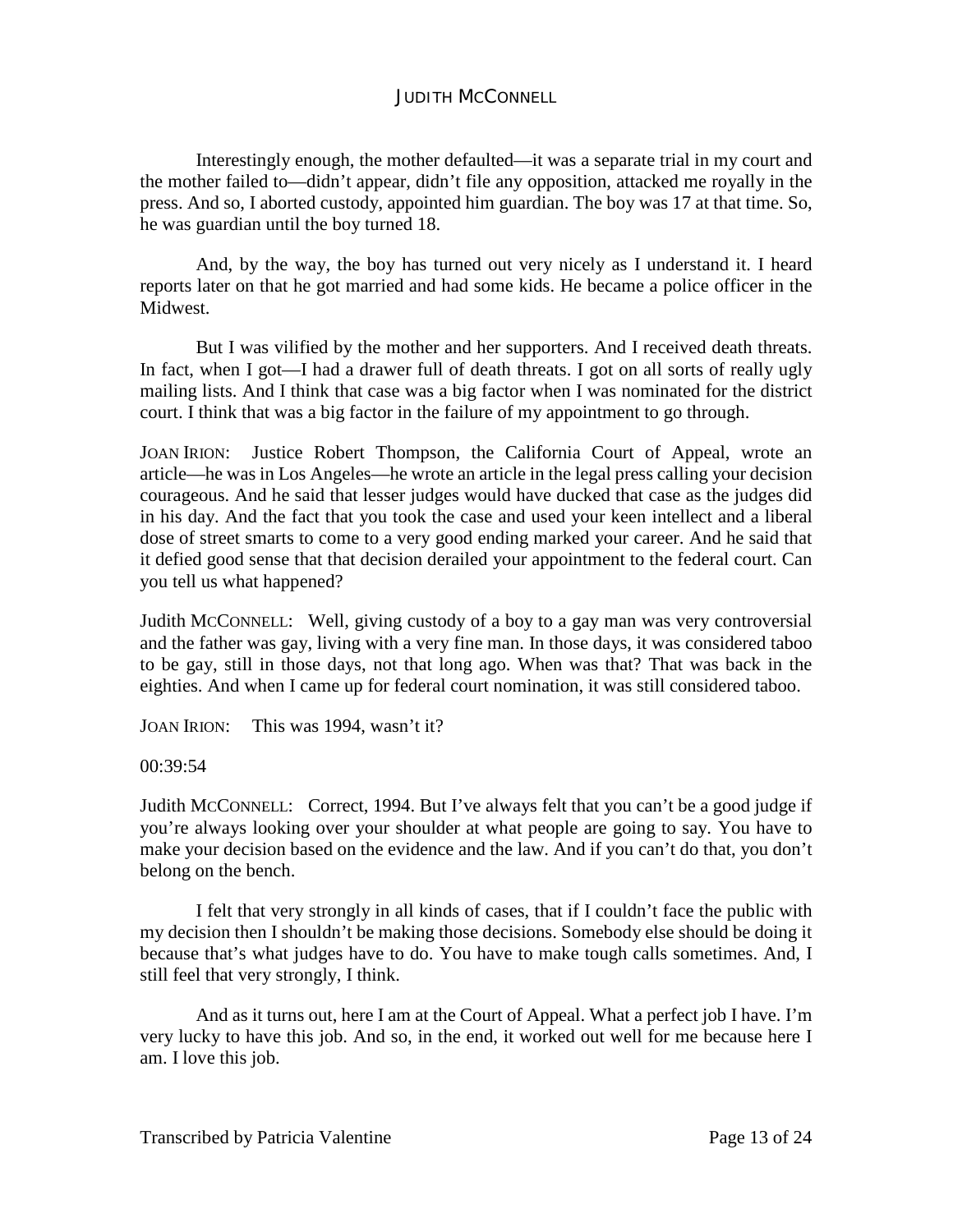JOAN IRION: Over the course of your career as a judge, you've handled a lot of cases. People go to the [Petco] ballpark and although you didn't put the ballpark there, your decision as a CEQA judge is responsible in some measure for the fact that that ballpark is sitting in San Diego today.

JUDITH MCCONNELL: Well, they started working on the ballpark without following CEQA. And so, I had a—actually, an organization filed a lawsuit to enjoin the city from doing infrastructure work to prepare for construction of the ballpark—and I enjoined it. And boy, did I get roasted by the sportscasters. I enjoined the construction.

And the Western Metals building—which everyone loves, it's in the outfield of Petco Park—is there because the parties settled it. The city—they didn't appeal my decision—the city entered into an agreement to preserve historic buildings, one of which is now part of the ballpark, and also to preserve other historic buildings in the neighborhood. So it's just a wonderful feel when you go down to the ballpark. The old warehouses are now commercial ventures or office spaces or part of the ballpark, and that really was because of the CEQA hearing that I had and the parties' negotiations resolved successfully.

One of the things people don't understand is that a lot of cases that are tried in the superior court are not appealed, they are successfully resolved. And I can think of dozens of cases that I had that were not appealed. I have one in mind, where I was hung in effigy, but it turned out that it was resolved and not appealed, and resolved successfully. So there are lots of times when you make a decision that people live with and move on.

JOAN IRION: I'd like to bring you back to when you were first appointed on the bench. The late 1970s, early 1980s, there weren't a lot of women on the bench at that time, were there?

JUDITH MCCONNELL: No. When I became a municipal court judge, Artie Henderson had been appointed by [then-Governor] Reagan to the superior court. And at some point, Brown appointed Elizabeth Zumwalt [Kutzner] to the superior court. So, I was the third woman on the superior court. On a municipal court, Judy Keep, who later became the first female district court judge, was already there, as was Janet Kintner. In fact, Judy Keep was designated my mentor judge when I became a muni court judge, which was wonderful for me because Judy was an old friend. And I had never even appeared in municipal court, much less handled criminal cases. So, I could ask her any dumb question I wanted and she would willingly answer.

And when I had my first trial, which was a traffic ticket, she sat with me on the bench and we heard the testimony, and then she turned to me and said, "Okay, you decide." You have to decide guilty or not guilty at the end of the traffic ticket. And you know, that's not an easy job to do, but you have to do it. That's what you get paid to do.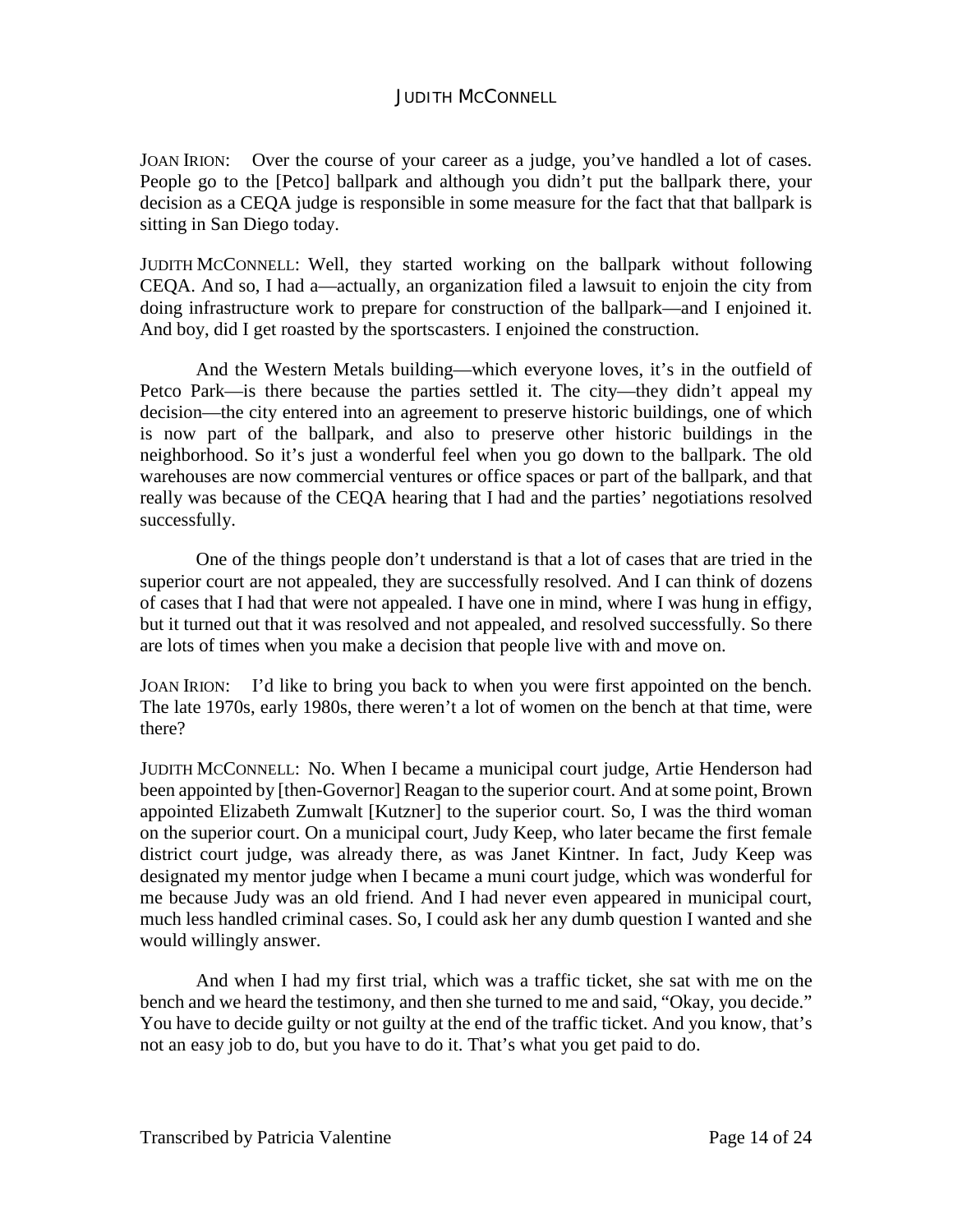And so, I'm very lucky when I went on the municipal court that I wasn't the first woman, that I had Judy Keep to help me through that transition.

JOAN IRION: Did it really make any difference whether there were women judges or individuals of color on the bench then? If so, why?

### 00:45:05

JUDITH MCCONNELL: I feel very strongly that it makes a difference to have diversity on the bench, women and people of color. It affects the way the community perceives the court. I think it affects the decision-making process. I think it's women judges who have been instrumental in changing many of the laws that we work with.

Now in the olden days, the bad old days, in a rape trial, a jury was instructed to view a victim's testimony with doubt—you know, that it's not worthy of belief, not necessarily worthy of belief. And that was just—so, rape cases, they were often not prosecuted at all because it's one person's word against the other, and they didn't have DNA testing in those days, which has been very helpful. It was hard. Women had a tough time as witnesses, as victims. They had a tough time as lawyers coming into a courtroom. Putting women on the bench in family court, I think, made a big difference because women felt they could get a fair shake.

Early on, if you went into family court to get a child support order, the orders were very low. So, one of the things we worked on was getting guidelines set. Some states already had adopted child support guidelines. And California was a little slow in doing it but I remember testifying up in Sacramento before a legislative body that California should adopt child support guidelines. They were adopted. The Judicial Council did adopt them or the Legislature required that they be adopted. It has made a huge difference for families.

And in those days, the judges often thought, and I'm talking men judges, "The guy can't afford it. He'll lose his job if he has to pay child support. It's not fair to the guy. It will be too hard on him." But they never thought about how hard it was on the women and children who were trying to subsist on very small amounts of money. And I think that women judges made a difference there.

The educational programs for judges—we started educational programs to teach people about sex discrimination and how it makes a difference in decision-making, and the judges were kind of resentful at first. They sat there with their arms across their chests. But the first course for judges on sex discrimination and the law and judicial decision-making, does sex make a difference, was taught. We brought it to, actually, the National Association of Women Judges brought it to (00:48:04) CJER and it was a very successful program.

The teachers were—we picked teachers that we knew would help, that had a good style. Marilyn Patel was a muni court judge in Oakland and Mike Belache, I think, I can't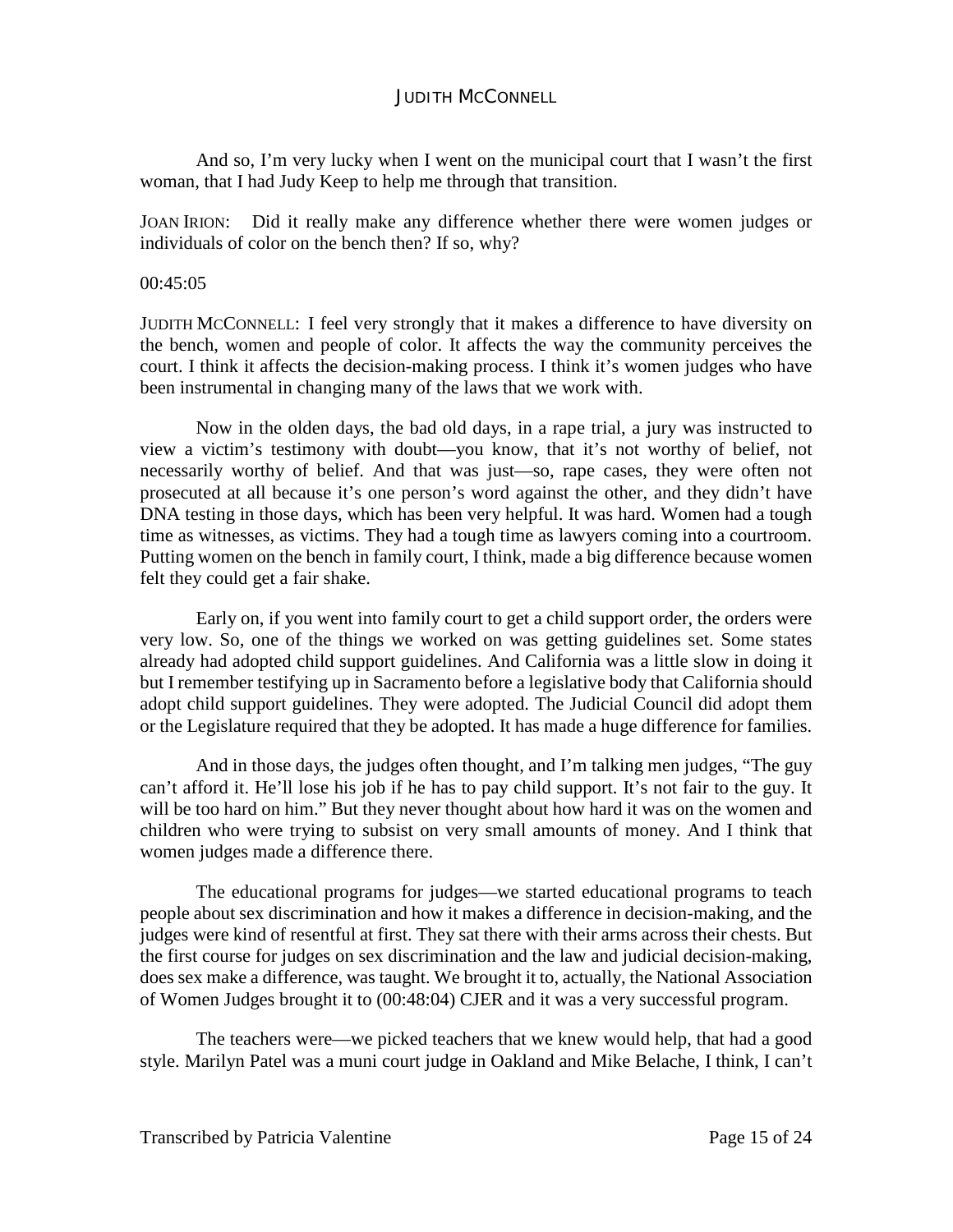remember if it's muni or superior court, the two of them taught the course with Professor Norma Wikler from UC Santa Cruz, and I don't know if you could call it a success, but it worked. It was replicated several times. It was copied by the national and judicial college, and teaching judges how to avoid bias is the norm now, not the exception.

JOAN IRION: You felt strongly that women made a difference and could make a difference in California courts. And there's a wonderful story about you being at a cocktail party where the governor, I presume Jerry Brown at the time, was attending, and he said, "Well, Judge McConnell, I'd like to appoint women if I could only find qualified women." And that you raced across the ballroom, grabbed Patricia Cowett, and said to her, "Come, you've got to meet the governor." Told her she had to put her application in, that you would sponsor her and mentor her if she was appointed. Well, she was appointed and you did mentor her, and her story is not unique. Did you do that as a routine practice?

JUDITH MCCONNELL: I always have tried to encourage people that I thought would contribute to the diversity on the bench. I encouraged them to apply. And then, to help them be very good judges if I could do that.

## 00:50:00

I mean it's hard, learning to be a judge. So it's a different job altogether. It looks easy from the outside, but it's a tough job and so you want people that can handle that tough job, but you want diversity on the bench. It's important for the public to see that they will have a fair shake. If they go into the courtroom and if they see people that look like them, I think they'll feel better about going into the courtroom. And so, I've always tried to encourage young women and people of color to apply for the bench and we've seen some pretty significant changes in San Diego since the bad old days.

JOAN IRION: Describe those changes.

JUDITH MCCONNELL: Well, now we have the third woman who is on track to be a presiding judge of the San Diego Superior Court—that's taken a long time. We're still having trouble getting people into the highest management positions of the courts, although L.A. also had a woman, finally, become PJ. It's a slow, hard process, but about a third of the judges now are women, which is a big change from the olden days. There's still not enough Hispanics on the bench. California has a very large Hispanic population and we need to do more to increase the numbers of Hispanics on the bench.

JOAN IRION: Throughout your judicial career you've worked pretty consistently to make systemic improvements to California's judicial system. You twice served on the California Judicial Council, which is the policy-making body for the state. You served as a member of the Blue Ribbon Task Force on Jury System Improvement. You served on the Commission on the Future of the California Courts and the Advisory Commission on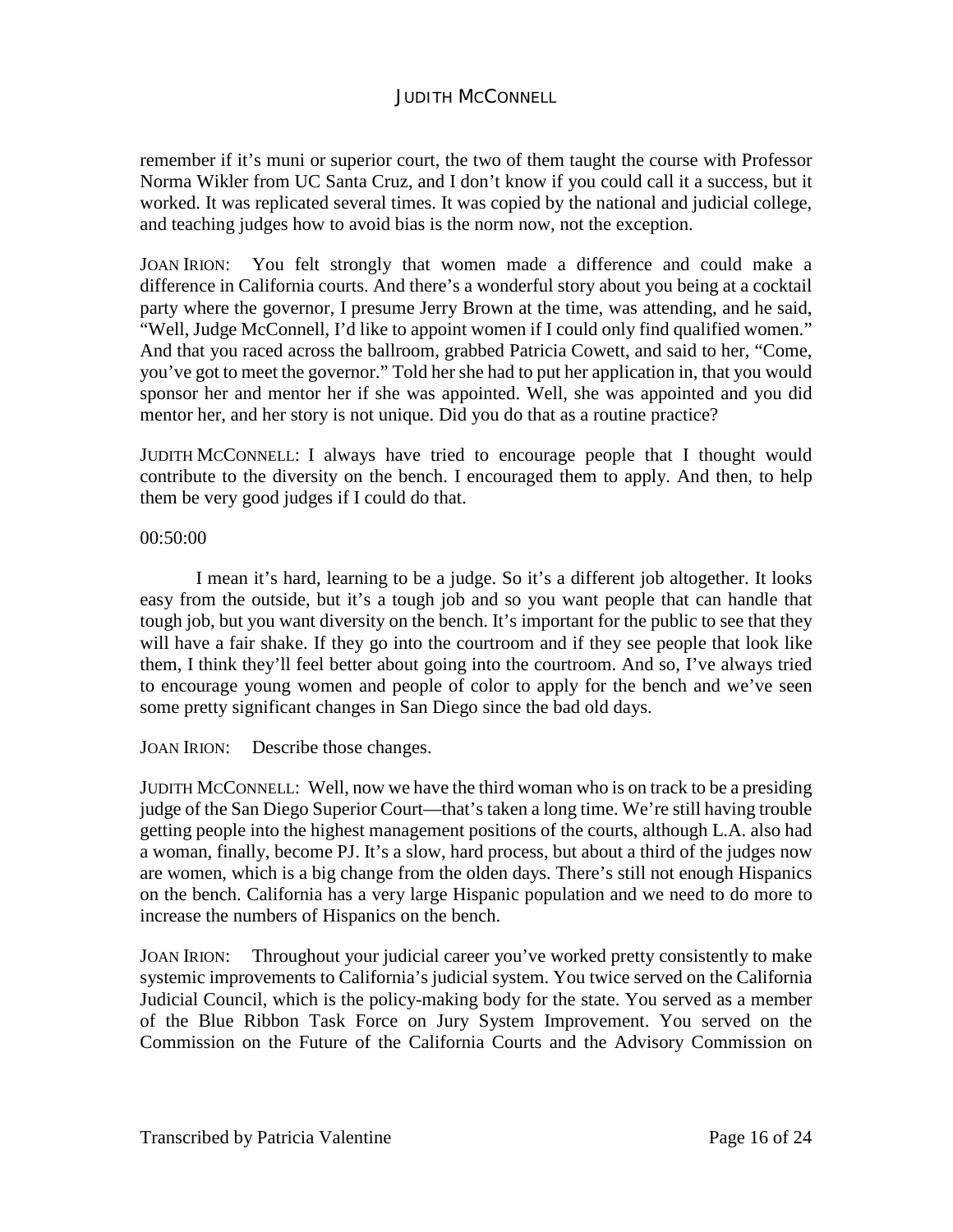Gender Bias in the Courts and the Commission on Impartial Courts. Other than the fact that you don't sleep, why did you do it all?

JUDITH MCCONNELL: Well, I like tinkering with things to try to make them better. Why are we here, if not to do the job and do it better if we can see an opportunity to make it better? First of all, the gender bias task force didn't start in California. The gender bias task force started in New Jersey by a judge who approached her chief justice and said, "We need to do something about bias in the courts." So they did the first gender bias study in New Jersey, and when they came out with their report, I took it and sent it to [Chief Justice] Rose Bird and said, "We need to do something like this."

JOAN IRION: Rose Bird was our Chief Justice—

JUDITH MCCONNELL: —our Chief Justice, and then I didn't hear from her and then New York did a gender bias task force and came out with a report and I got the report, and I sent it to Rose Bird. I said, "This is great. We need to do something about this." And I didn't hear from her, and then just before she left office, like literally a day or two before the end of her term as chief—after she had failed to get, win a retention election—she established a gender bias task force and she didn't put me on it even though I was the president at the time of the National Association of Women Judges.

[Chief Justice] Malcolm Lucas, to his credit, picked up the gender bias task force, fully supported it, appointed me to it, and supported the implementation of the report's recommendations. So that was very important work to me and I think made a big difference. And I think you can make lots of improvements in the system, and if you want to make them statewide, you need to participate in those kinds of commissions and committees.

JOAN IRION: Why did we need a gender bias task force in California if there had been one in New Jersey and one in New York?

JUDITH MCCONNELL: Exactly.

JOAN IRION: Why did you have to do it again in California?

JUDITH MCCONNELL: That is the question. Why did every state have to do it? Because the judges in California said, "Well, that's New Jersey, we're not anywhere like New Jersey. Or that's New York, we're not anywhere like New York," or in every state that had to go through this same process and say we're different. And the fact of the matter is, every state had a problem and they had to address it. Each state had to address it on their own. They had to persuade their judiciaries that there was a problem that needed to be addressed and that's what the task forces did. And I think in the end, there were over 30 states that had gender bias task forces. I think California was the third and, of course, the changes were impressive that we implemented.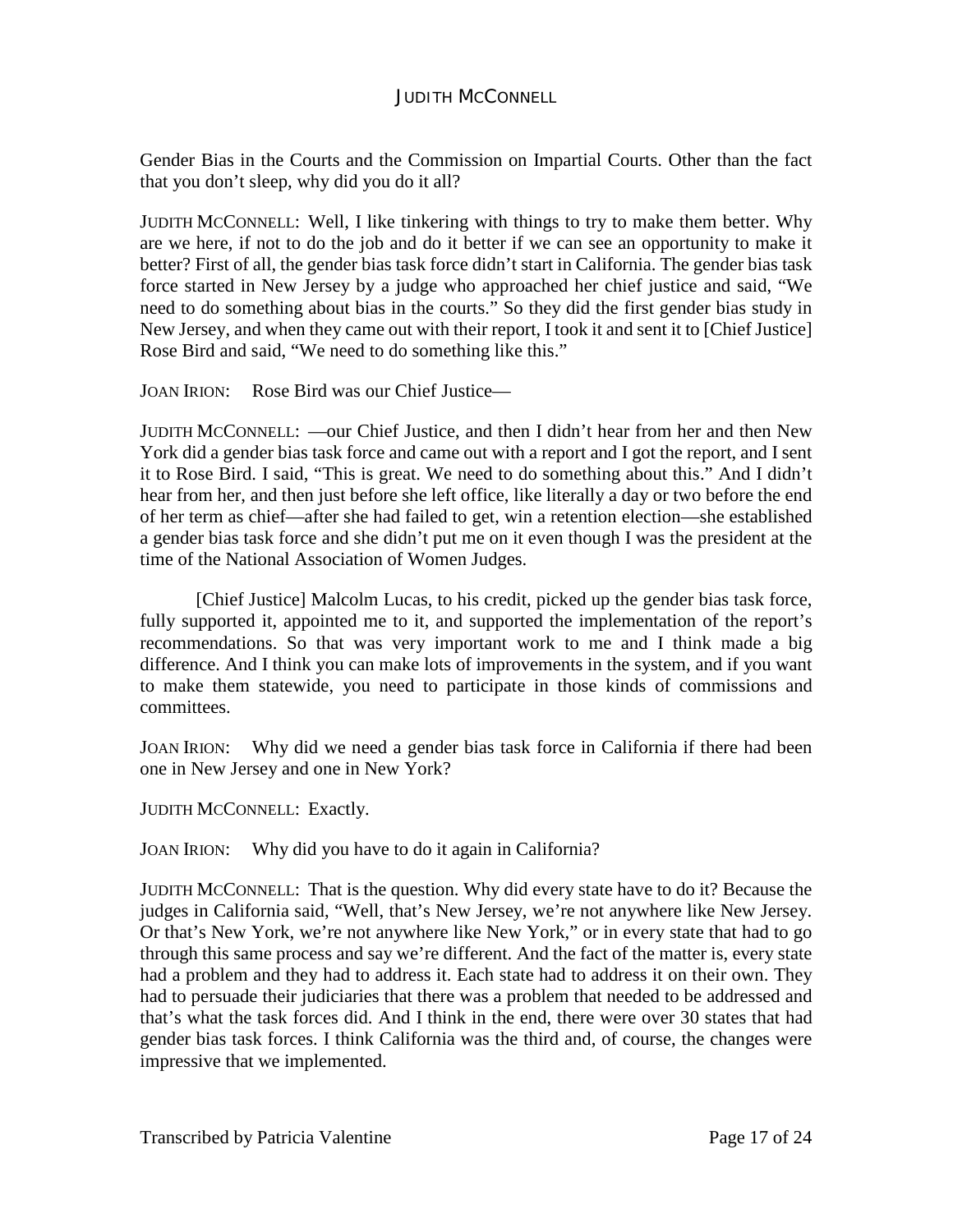### 00:55:24

But I also served on the Commission on the Future of the Courts, and part of that was envisioning a good outcome for the future. What's the worst possible thing that can happen? What's the best possible thing that can happen? And if you want the best outcome, what can we do to do that? And one of the things that we recommended—I chaired the civil law committee of the Futures Commission—was we pushed for a state funding of the courts. In those days, the courts were funded by the counties and some courts had very, very little funding. You could not get a courtroom built in some of these counties, they had literally a trailer as their only courtroom, and state funding brought many counties up so that they could have adequate justice systems in their counties.

It brought some of the poorer counties up. The richer counties were already doing very well, so they weren't brought down, but state funding has been very important. When I was PJ, we didn't have what we have, we had block grants. So each judge, we would get a block grant for each judge in addition to the county funding that we had, and it was a pretty lousy system. So I've been happy to see state funding.

JOAN IRION: How has that improved the quality of justice statewide?

JUDITH MCCONNELL: Well, for one thing, the local politicians are not in charge of the budget for the courts, it's the state Judicial Council. The Legislature allocates the money and the Judicial Council—the Legislature budgets the money with the governor—and then the Judicial Council allocates it, and they are working on allocating it fairly among the courts based on workload, and that's a big change that the courts' workload is taken into consideration when money is allocated. It was kind of a shock for some courts to have to deal with that because some courts' workloads did not justify the amount of money that they were previously getting.

JOAN IRION: That kind of a concern is transferred really over to your role as Administrative Presiding Judge of the Fourth District, is that correct?

JUDITH MCCONNELL: That's right. As PJ, Administrative PJ, of the Fourth District, one of my tasks is to equalize the workload among the judges, and in our court, the Fourth Appellate District, we have three divisions, one in San Diego with 10 justices, one in Riverside with 7, although it will soon be 8 justices, and one in Santa Ana with 8 justices.

When I started here, our court here in San Diego was doing a lot of cases from our Santa Ana division because they had gotten way backed up. Now, we're doing a lot of cases from our Riverside division because they have such a heavy criminal caseload, so all of the justices here, sitting here in San Diego, are doing cases from Division Two, Riverside.

JOAN IRION: How has that been received by the bar?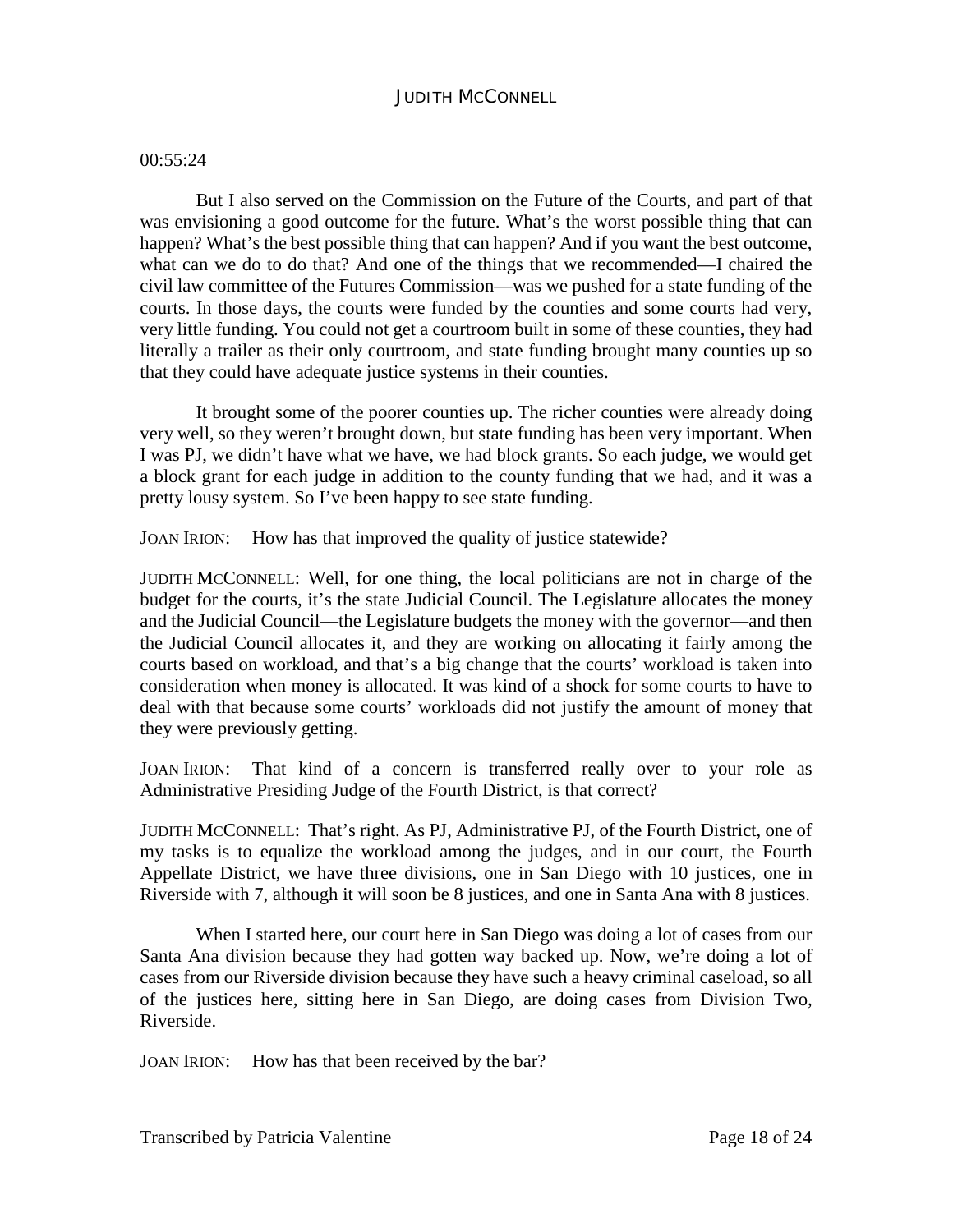JUDITH MCCONNELL: The bar is happy to get their cases resolved. For a while, we were doing big civil cases as well. The civil bar was very happy to get their cases resolved, but I just decided to do only criminal cases, so that the civil litigants weren't burdened with the cost of having to have their lawyers come down to San Diego, because the criminal bar is headquartered here in San Diego. So it's not really a burden on them to come here.

JOAN IRION: The Fourth District has a caseload second only to the Second, is that correct?

JUDITH MCCONNELL: That's correct.

JOAN IRION: Okay.

JUDITH MCCONNELL: That's correct. The Second has the heaviest caseload and, of course, it's a big court, 32 judges, and ours is now 26 judges.

JOAN IRION: As administrative presiding judge, you meet on a regular basis with the presiding judges of the other appellate court districts and the chief judge, is that correct?

01:00:04

JUDITH MCCONNELL: I meet regularly with the administrative presiding justices of the six districts, meet with the Chief Justice, about quarterly, and we meet with the Judicial Council staff and we go over issues like budget and legislation and issues of importance to the court. And then here in the Fourth District, I meet regularly with the two other presiding justices and their management staff.

One of the things that I've worked very hard [at] is to make the rules of court more uniform throughout the district because it's the same criminal bar that handles every one of our courts. And we've had a measure of success in that regard. We went to electronic filing at more or less the same time with the same procedures implementing electronic filing. The other presiding justices had been very good to work with to improve the consistency of rules and practices.

There's one big practice that's different in our Second Division and that is in Riverside. They have the tentative opinions go out before oral argument is scheduled. We don't do that here in Division One nor do they do it in Division Three. But other than that, we have very consistent rules and procedures.

JOAN IRION: What do you see as some of the most vexing problems facing appellate courts today?

JUDITH MCCONNELL: Well, it's always a problem allocating resources. This is facing presiding justices because when a population shifts, the resources don't always shift with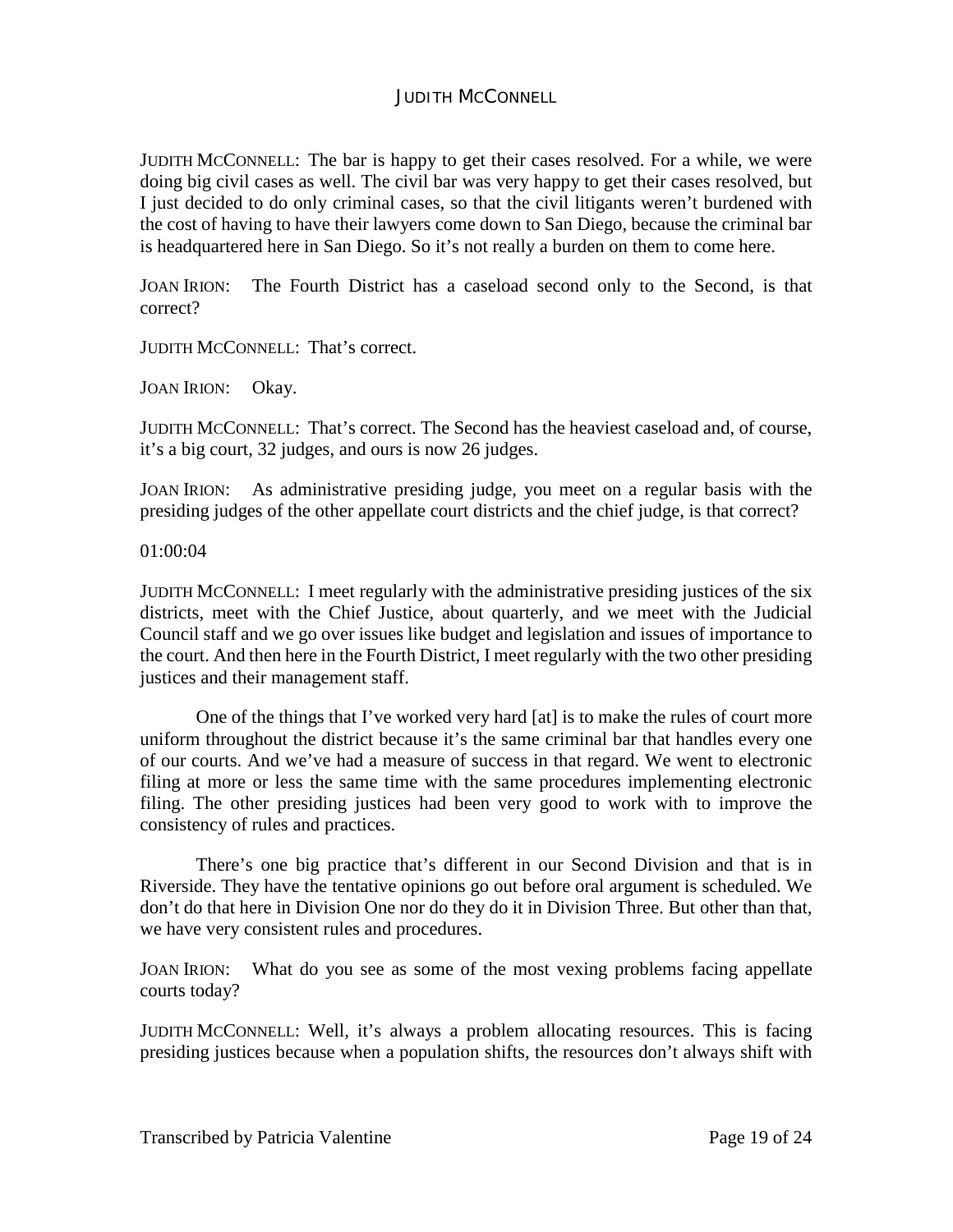the population. So that's one of the reasons we transfer cases, quite frankly. Recently we transferred a huge case from our court up to the Fifth District because it was more than our court could handle, frankly, with the heavy caseloads that we have.

All of the courts cooperate with each other, which is the—we're blessed in that regard. So, I think it's in making sure that the resources are adequate when the population changes or the workload changes, and that's—I'm not sure we're there yet, but it's something we're working on.

JOAN IRION: If you could look into a crystal ball, what do you see the issues being for the California courts as we go with the next 50 years?

JUDITH MCCONNELL: Well, I think it's very important that the public understand the role of the courts—and they don't, really. People will tell you when they're summoned for jury duty, they hate it. They say, "Oh! I've got a jury summons, I've got to go do jury duty." That's partly why we changed the whole jury selection process—the one day, one trial was to make it less burdensome. People who have served on juries respect the court and respect the process, they actually do.

But people don't like the courts. Courts are anti-majoritarian—they make decisions that may not be popular. And I think we need to do a better job of educating the public about what the job of courts is. And when I say the public, I don't just mean the ordinary voters, but I mean our leaders in Sacramento and Washington need to have a better understanding of the important role that courts serve in our democracy. If we lose that, we're going to be in a lot of trouble. That's one of the reasons I'm working on the Chief's civic learning initiative. I'm very worried about the future of the judicial branch.

JOAN IRION: Tell us about what you're doing on the Chief's civic learning process?

JUDITH MCCONNELL: Well, I started working on this as a result of the Commission for Impartial Courts. I chair the Public Information and Education Task Force of that commission. And one of our recommendations was, we found that civic education was not good, that people were going out as adults, having gone through the educational system, not being informed as voters, not understanding how important it was to vote, not understanding the role of the three branches. They didn't understand democracy. They often don't appreciate democracy.

## 01:05:00

So our recommendation was that the judicial branch take a leadership role in improving civic education in California. So the Judicial Council adopted that recommendation. They set up a leadership group on civic education, but there was no money, it was a bad budget time and there was no money. But then our Chief Justice came into office in 2011 and she had two girls in public school and she wanted to do something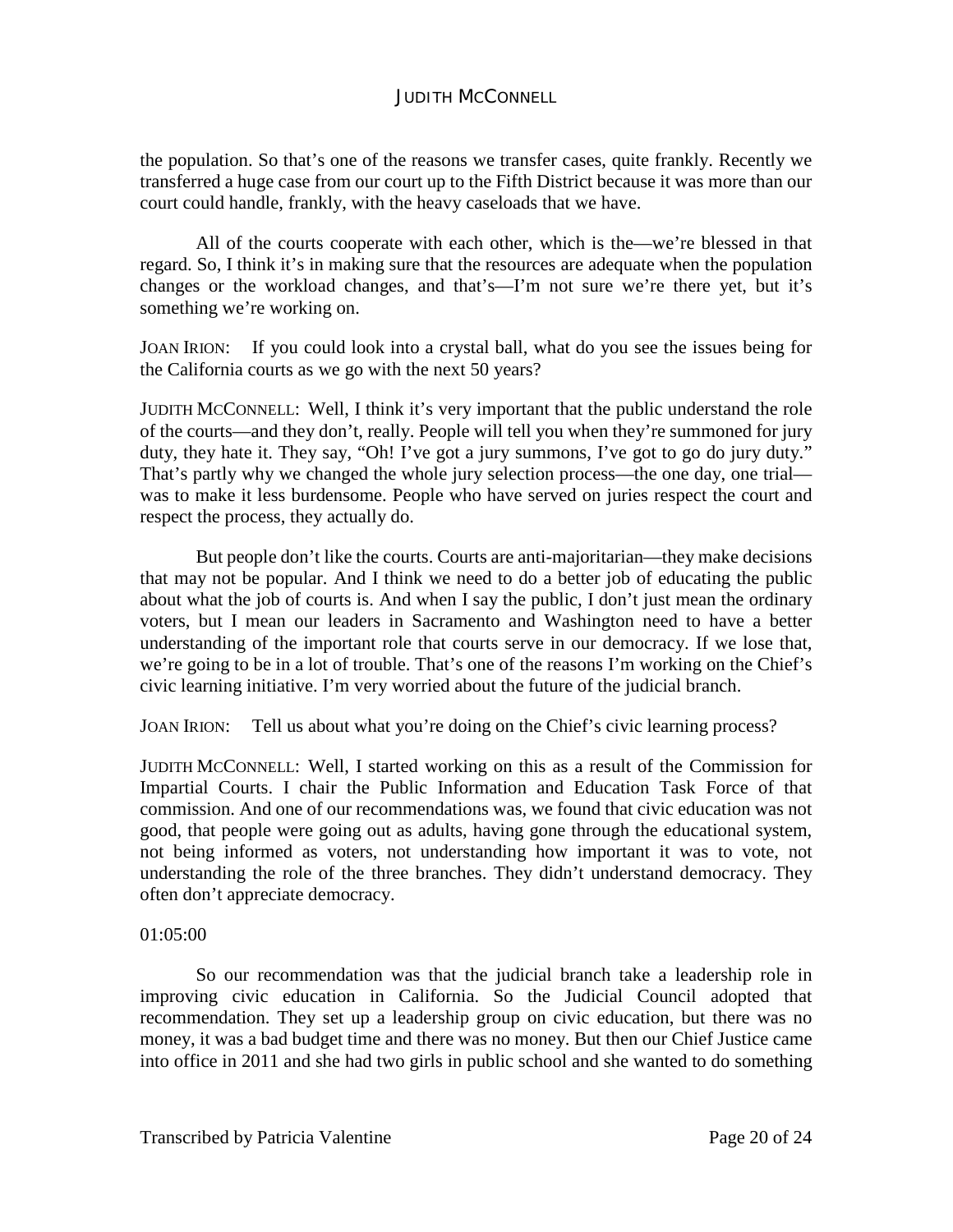on civic education. And here I was, head of this leadership group, so she asked me to do a summit on civic education and we did. We got [U.S. Supreme Court Justice] Sandra Day O'Connor here. She appointed some really good people to work with me, Frank Damrell, (01:05:50) who was a district court judge at that time, and others—educators, professional educators—and we started working on a summit. And we developed also the Civic Learning Award to reward those schools that were doing a good job of educating their students.

And we worked with the Department of Education. At our summit—I mentioned that Sandra Day O'Connor spoke—but the Chief entered into an agreement with the State Superintendent [of Public Instruction] to establish a California Task Force on K-12 Civic Learning to study what the needs were. And we came out with a report in 2014 that we're now working on implementing, and we have made huge improvements. Civics wasn't really taught much in California. And if they taught civics, which they did do—seniors usually had to have a semester of civics, the second semester, where they've already lost interest in their high school education, they're already moving on—and the books talked only about bad decisions, the government books that they were using.

We have changed that in California. We have now, the Department of Education, the state Board of Education, has adopted a new framework for history, social sciences that includes civics for the first time. Civic learning is a priority. We also got it into English language arts standards so that they can—you can teach civics, have them read the Constitution. You're teaching them how to read sophisticated documents, [so] make them read the Constitution. Make them read some of our founding documents. They'll learn a lot about our government if they do that. We even think you can do it in science and math, but that's going to be a little harder challenge—but for sure, we needed to have civics taught as part of history, social sciences, and it needs to start in kindergarten and go all the way through.

JOAN IRION: Have there been those that have said to you, you're judges, you don't need to be doing education?

JUDITH MCCONNELL: No, actually, no. I think it's part of our job to educate the public. We need to educate the public about the judiciary. We need to educate them about the decisionmaking process, and the fact in the Court of Appeal all of our decisions are in writing. If they want to know what our decisions are, they can look them up pretty easily. I felt as a trial judge that it was very important that the media know what I was deciding and why, so I often did written decisions and had a stack of them available for reporters on controversial cases. I think that judges have a big role in explaining what they do and why they do it, and the more we do that, the better support we'll get from the public that we serve.

JOAN IRION: You talked a bit about facilitating public understanding of the judiciary's decisions by working with the press. Can you talk a little bit more about that?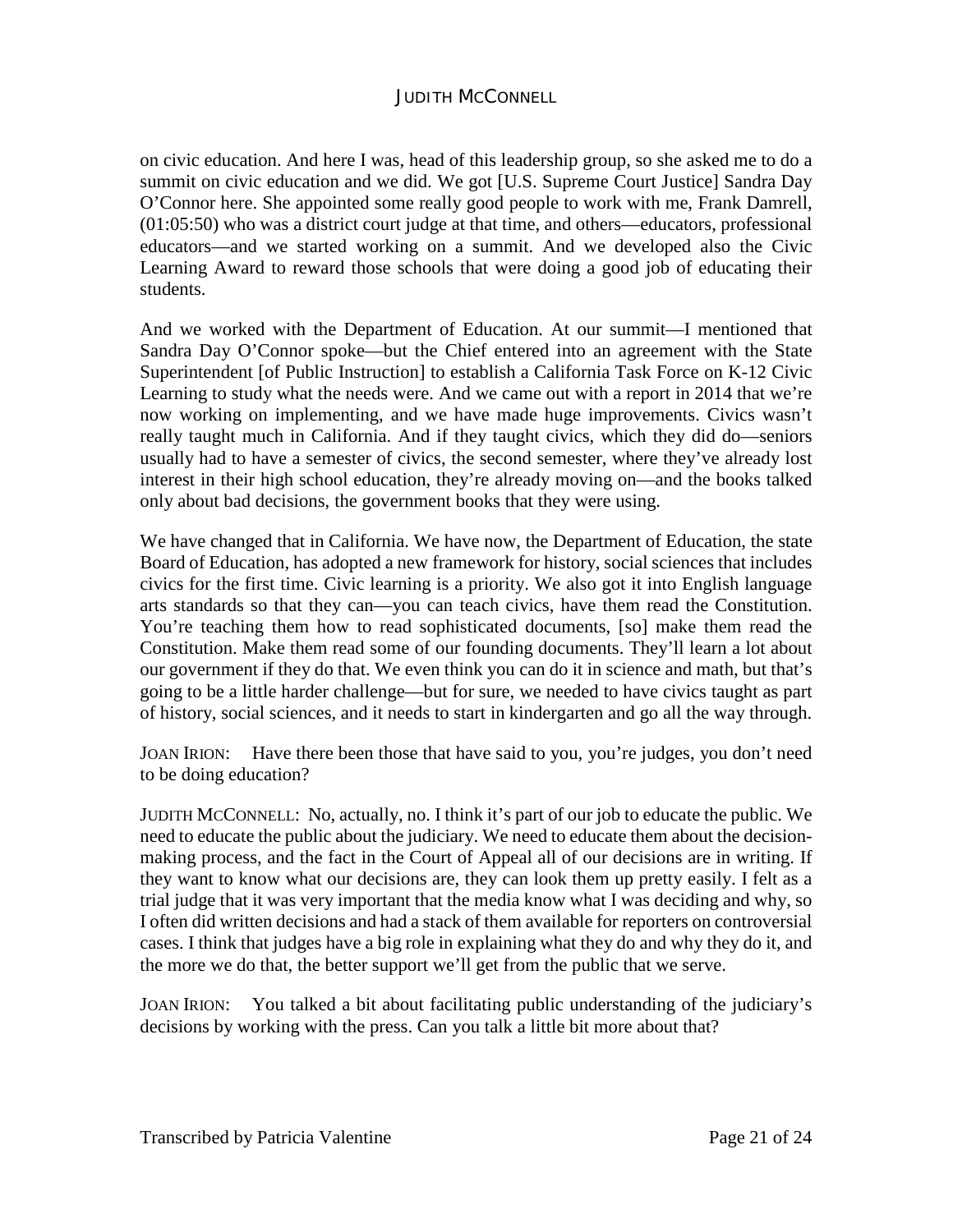JUDITH MCCONNELL: Well, I'm the daughter of a newspaperman. I grew up—my first job was as the first female copyboy at the *Pasadena Star News*. And I have it in my veins. And my dad always told me that, "Now, if the press calls, take their call." We can't talk to the press of course about our cases or our decisions, but we can talk to them about our process. At one point, a few years ago, I actually put on a program here in San Diego for all of the press, TV and print, and we brought [California Supreme Court Justice] Carol Corrigan (01:09:53) down to talk about the Supreme Court. We talked about the Court of Appeals. We had somebody talk about the superior court.

#### 01:10:00

I talked about the Commission on Judicial Performance. It was an educational forum to educate them about the branch, and we gave them a free lunch, and I thought that was a really good thing for the court to do, to provide education to the people who were sending out the news. Now the news has changed so dramatically. It's not just the *L.A. Times* or the *New York Times* or the *Washington Post*. It's all these blogs or it's social media, and so educating the public requires us to use social media and the Judicial Council is doing that. And in fact our Power of Democracy, which is our Civic Learning steering committee, has a Twitter account, a Facebook account. I don't do Facebook, but a lot of people do and so it's important that we use all of the modern tools that are available to educate the public about what we're doing and why we're doing it, making the decisions we make.

JOAN IRION: You talked about telling the press about the Commission on Judicial Performance. You served on the Commission on Judicial Performance from 2005 through 2012 and was the chair of the commission. What is that commission and why is it important to the judiciary and to California?

JUDITH MCCONNELL: The judicial members of the Commission on Judicial Performance are elected by the Supreme Court. I can't remember what the committee was, it was some committee having to do with ethics issues, ethics issues for presiding judges. And so one of our local PJs was chair of that, and I was vice-chair. I think I was already on the Court of Appeal. And we met with the Commission on Judicial Performance to tell them what our complaints were, our grievances. I must say that when I finished that meeting I was soaking wet—I was so nervous about meeting with the Commission on Judicial Performance. And then I got a call from the Chief's principal attorney asking me if I would be willing to take on an appointment to, or election to, the commission and I said, "I need to think about it."

So I called Vance Raye, who's the presiding justice of the Third District—he said, "Oh," he said, "It's a lot of reading, but you won't have a problem doing it in short order." Well, so I accepted the appointment and there are only three—three out of the eleven members of the commission are judges, two are trial and one appellate—and it is a huge amount of work.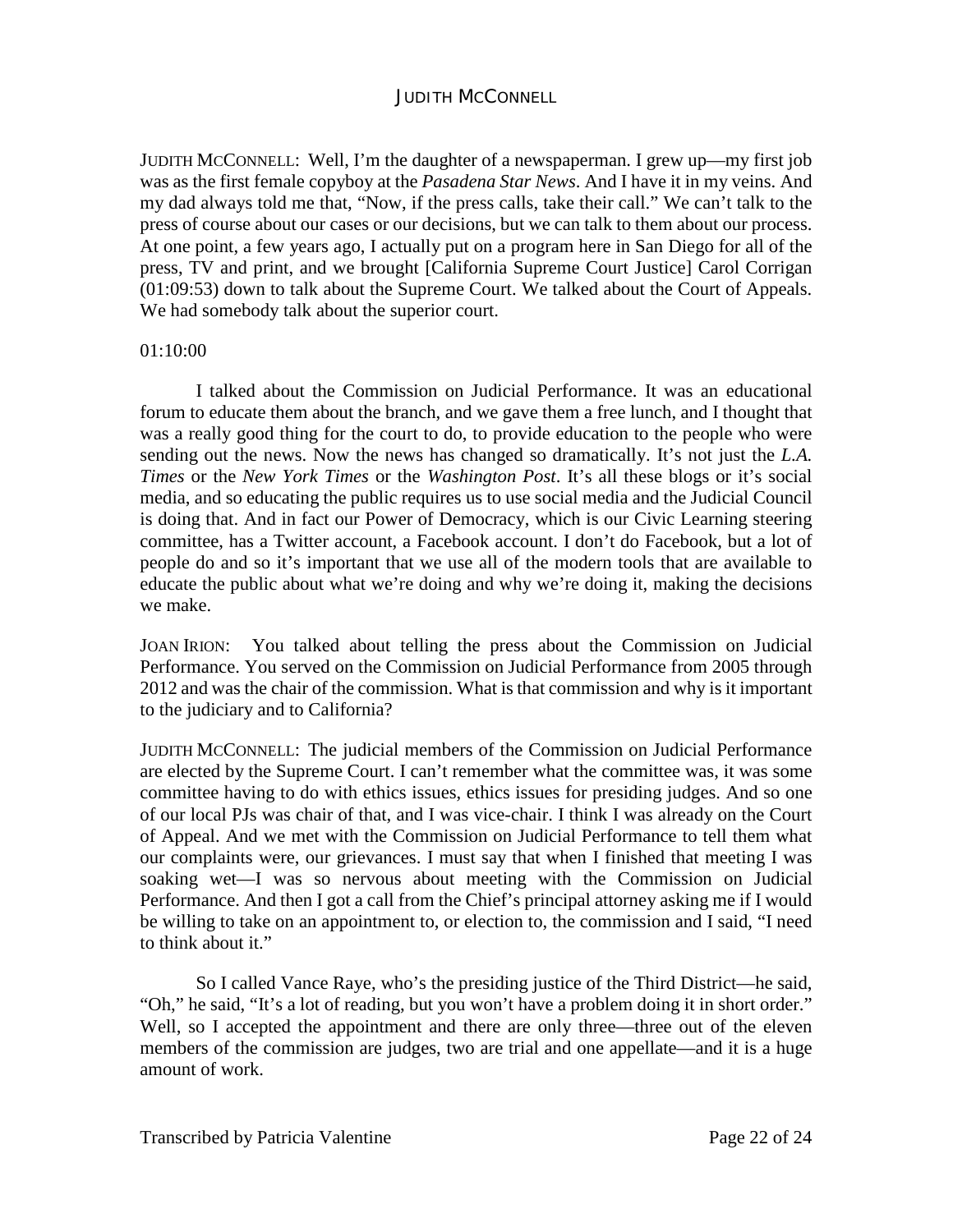The public members do look to the judicial members for guidance on how calendars are handled. And so the judicial members have an especially important role on the CJP. I chaired it for three years—we made some changes in the process. One of the changes was spearheaded by [Judge] Fred Horn, who got the Chief Justice, Ron George, to establish the California Judicial Ethics Advisory Committee to issue formal, written opinions and that committee is now up and running and doing a fantastic job. And my big accomplishment was to get the decisions of the CJP published in the *Official Reports*, because until then they were on a CJP website or they were written up in the newspaper, but it was not any formal publication. And the Chief Justice agreed to that and so now all of the opinions in formal proceedings of the CJP are published in the official records.

But being on the CJP was a huge amount of work. I mean they have like seven meetings a year and about 40 hours of reading for each, it seems for every meeting—oh, I'm exaggerating, but it was a lot of work and I felt I had to read every page because I was the only appellate judge on the commission and I couldn't recommend or vote on something if I didn't know exactly what it was all about, and the judge's career (01:14:48) rests on that. The CJP is important, not just to—it's important to the judges because it gives the public assurance that there's a mechanism for reviewing behavior that may or may not be unethical.

#### 01:15:05

So for judges who are in family court, for example—often they deal with very troubled people—and family court people complain, and the commission has an opportunity to look and say, "Yes there was a problem, or no there wasn't"—and I often felt that it was a big shame that they don't have court reporters anymore in all family law proceedings. But actually the biggest source of complaints on the commission was from criminal defendants, people who had been convicted of crimes and were in prison. They have a lot of time on their hands and so they file a lot of complaints with the commission. Some of them were well-founded.

But the commission had a very important role and we did a lot of education. As commission members, we spoke at all kinds of judicial educational programs at the State Bar to let the bar know what their role was, because there are two State Bar members who are members of the commission as well, and I think it's one of the best institutions in the country. I'm familiar with how some of the other judicial disciplinary bodies operate, and ours is the top and is the model for other states.

JOAN IRION: You have been described—when someone looks back over your career both as a lawyer and as a judge—and someone has said that you improved the treatment of women under the law and in the law, that you were a relentless advocate for the rights of women, a champion for gender equality and diversity in the judiciary, that you were a distinguished judicial leader who was dedicated to achieving fairness and recognition for women attorneys, jurists, victims, and staff in the judicial system, and that you're an ardent